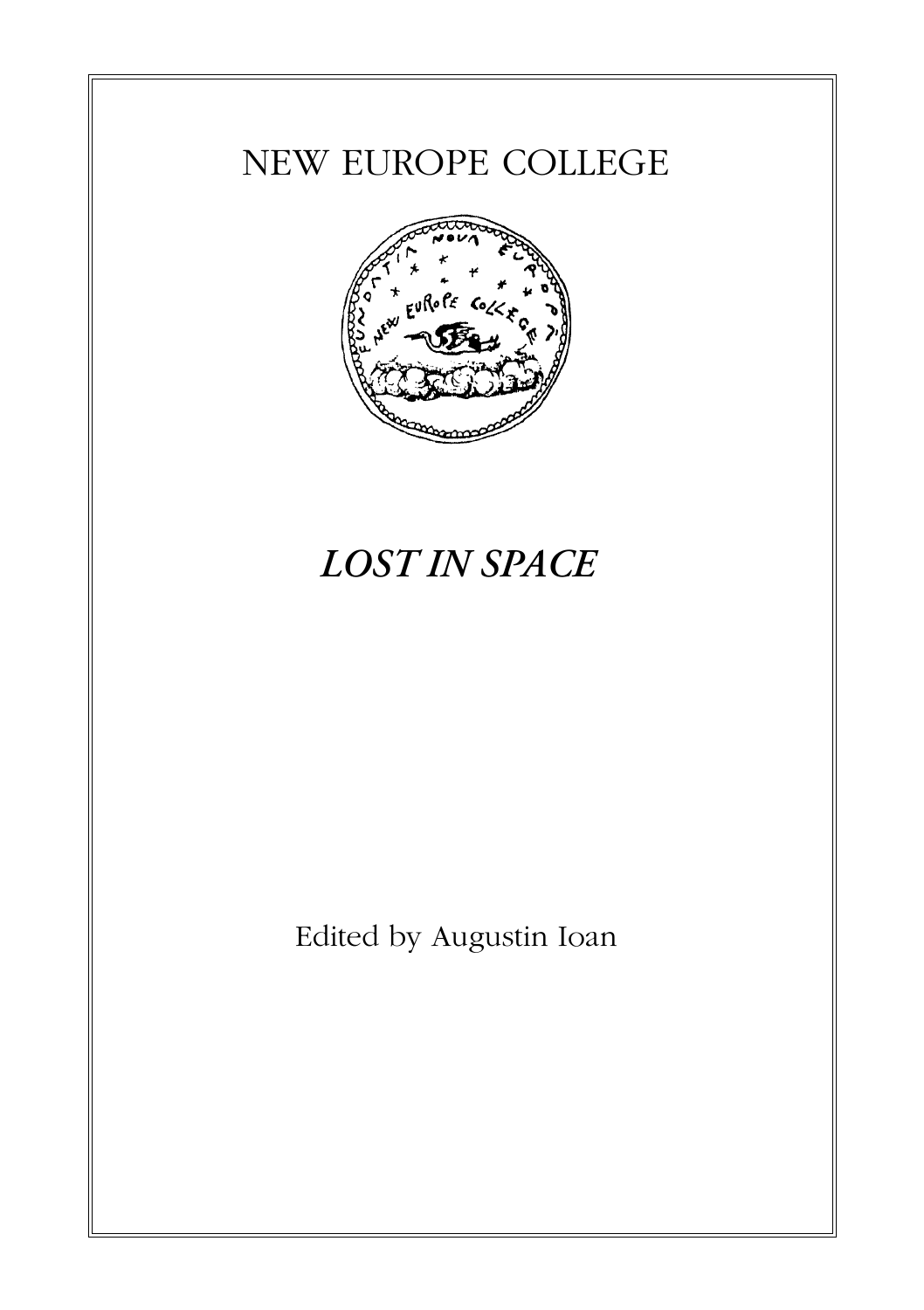This volume is published by the New Europe College as part of the RELINK publication series

Copyright © 2003 – New Europe College

ISBN 973-85697-6-1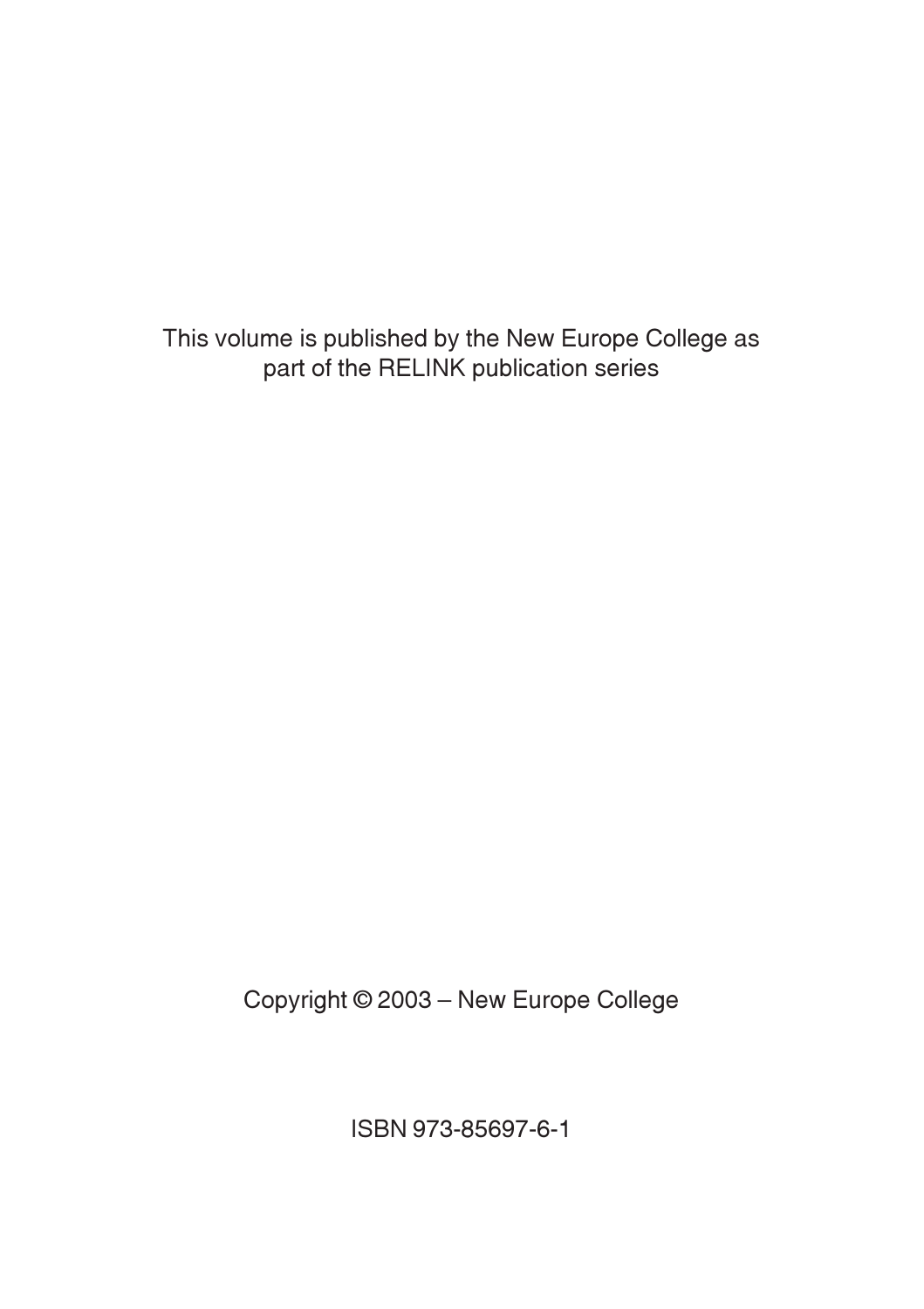## EVERYONE'S SPACE, SOMEONE'S SPACE, NO ONE'S SPACE

## STEFAN GHENCIULESCU

One could hardly find a more representative architectural symbol of the totalitarian regimes in Eastern Europe, than the "Block of Flats". Its omnipresent image, as negative as possible, engenders today a visceral rejection of the collective dwelling in general. The material and expressive poverty, the huge scale and the terrifying uniformity, and last, but not least, their disastrous state greatly explain this situation. For so many of us the obvious failure of the neighborhoods of the victor socialism or of the large ensembles of social dwellings in the free world would represent in fact, a failure of the collective dwellings in general. One forgets too easily that the block of flats, already existing in the ancient Rome, constituted one of the fundamental elements of modern urbanism. In this sense, mythical metropolises such as Paris and Barcelona are cities of "Blocks of Flats ".

Any type of collective dwelling supposes a compromise, determined by the larger efficiency of the construction and of the utilisation of the land par rapport with the individual dwelling, types of relations clearly defined and regulated, as well as a certain mentality that allows the coexistence of several individual entities (families living in flats). The forms of association, rental, and purchase associated with the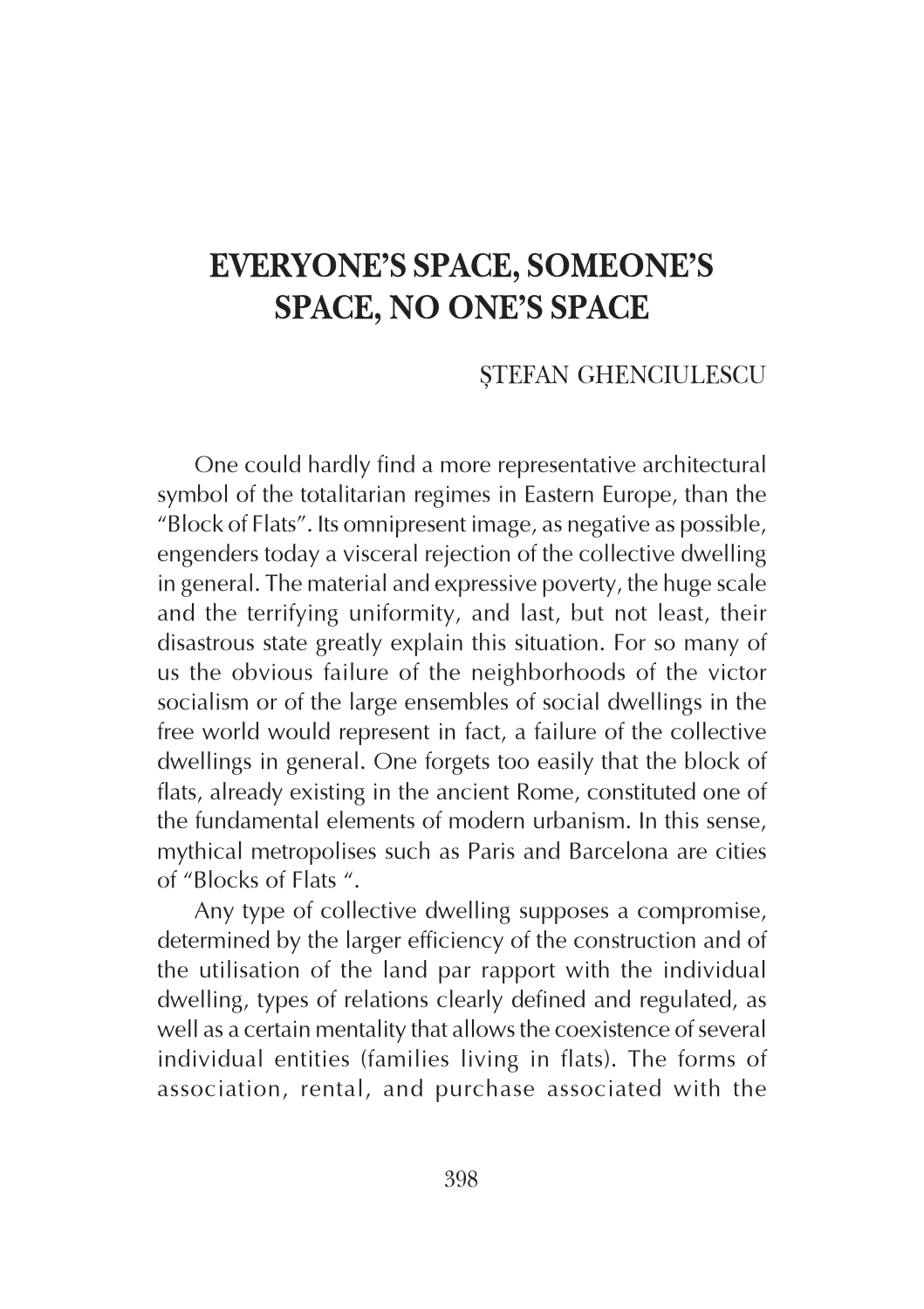"traditional" collective dwelling were based on the private property, state initiatives, or of local, philanthropic or employing authorities. The balancing of all the interests, including those of the general urban community, supposed the existence of negotiations and of ever improving transactions between the public and the private space. Between the individual dwelling unit – the flat – and the general space of the city are interposed several types of filters and limitations, physical, legal or implicit, that make it possible both the expression of one's individual identity, and maintaining the relationships with the "others'. The lots and the limited spaces, the clear delimitation of the common, from and individual property, the relationship with the exterior, all these find their expression in the physical conformity and the codification of the places: the " front" and the "back" of the building, the various types of the courts – either open or more or less closed –, the intermediary spaces, the visual or symbolic limitations, etc. To all these is added the overleaping and articulation of the novel urban shapes with the civic space of the whole community, as well as with the historical space, that of the collective memory.

The various models of the socialism all share the absolute domination exerted over the public space. The private space is reduced to that of the flat itself, whereas the semi-private one, to that of the hallways and annexes. The complete urban space, continuous, homogenous, and belonging to everybody, organized thoroughly scientifically, and representing one of the main fantasies of modernism, found its true application ground within those political regimes. One obviously cannot identify completely the modernist utopia with this kind of regimes; if we only think of the "new cities" and the neighborhoods of social dwellings of the 50s and the 60s in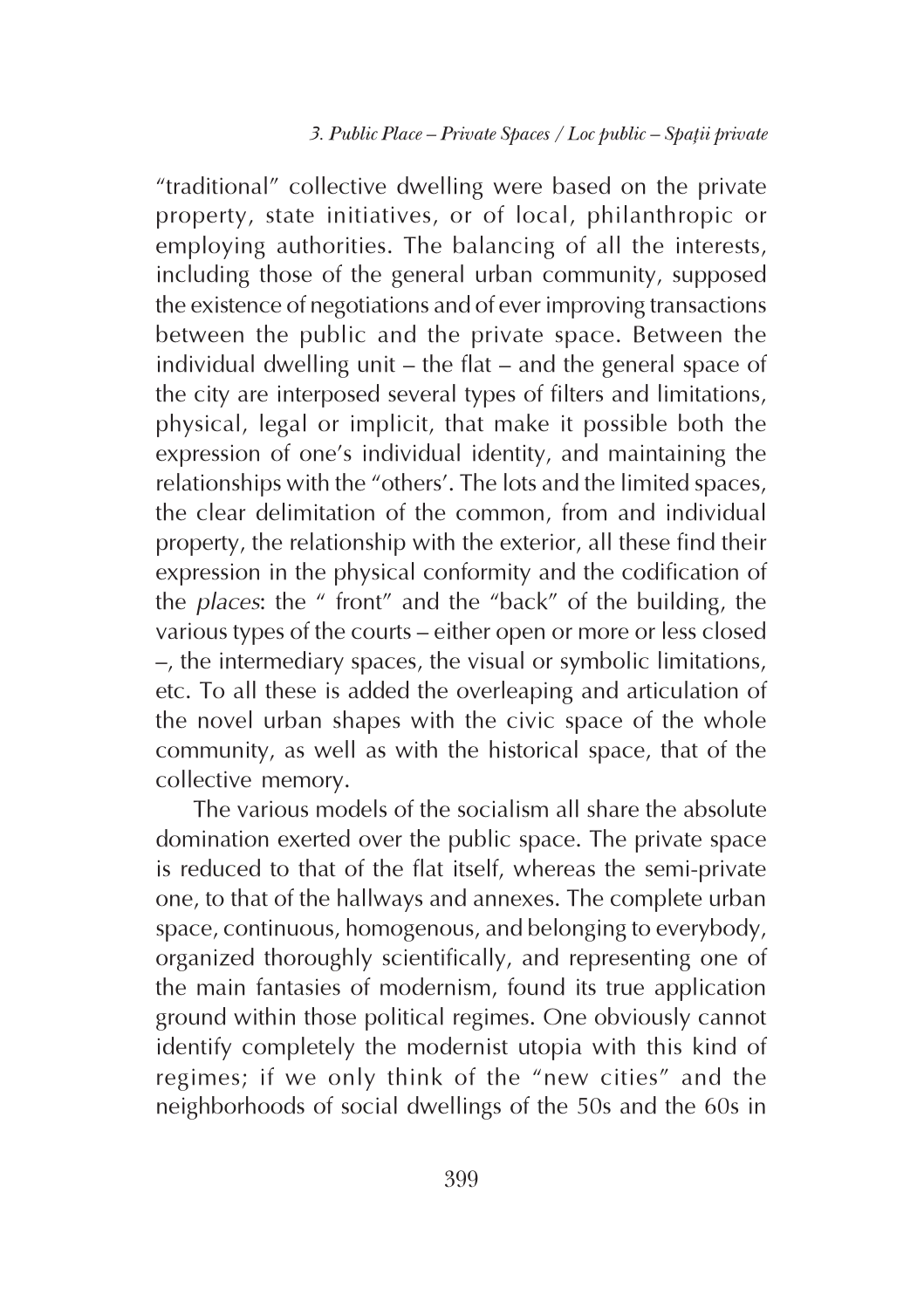Western Europe. But he authoritarianism, the collectivism and the egalitarianism, the myth of the scientific objectivity, the obsession of the industrialization and typification, specific to the totalitarian project of Eastern Europe did allow a remarkable integration of many of the fundamental principles of the modernist urbanism's theories.

On the other hand, the city and the architecture never represent strictly a determined result, a faithful projection in the physical space of a certain society, and even less that of a political project. Beyond any local specificity and the solving of objective material problems, any production of architectural or urban spaces and objects are entangled in a complex web of relations with the social and economic ensemble, as well as with the professional theories and principles; these relations involve of course, a certain degree of subordination towards ideology, but also a whole game of compromise and resistance, ethical principles and functional and esthetic conceptions.

As for the inhabitants themselves, there is a large gamut of nuances between creating the "new man" required by the regime, and the resistance schemes of closeness and individualization of an imposed frame.

In Romania, too, the period after '89 led to a loss of the absolute control and to the explosion of an urban life strangled until then. The individualization tendencies, of privatisation of the space accelerated and reached forms practically impossible before. However, the coagulation of a public space, beyond the strictly administrative sense of the word, the cohabitation mechanisms and of constitution of urban communities haven't appeared yet. The space formerly known as "belonging to everybody" tends to be either invaded by each of us taken separately, or reduced to strictly utilitarian structures and to be considered as " belonging to nobody".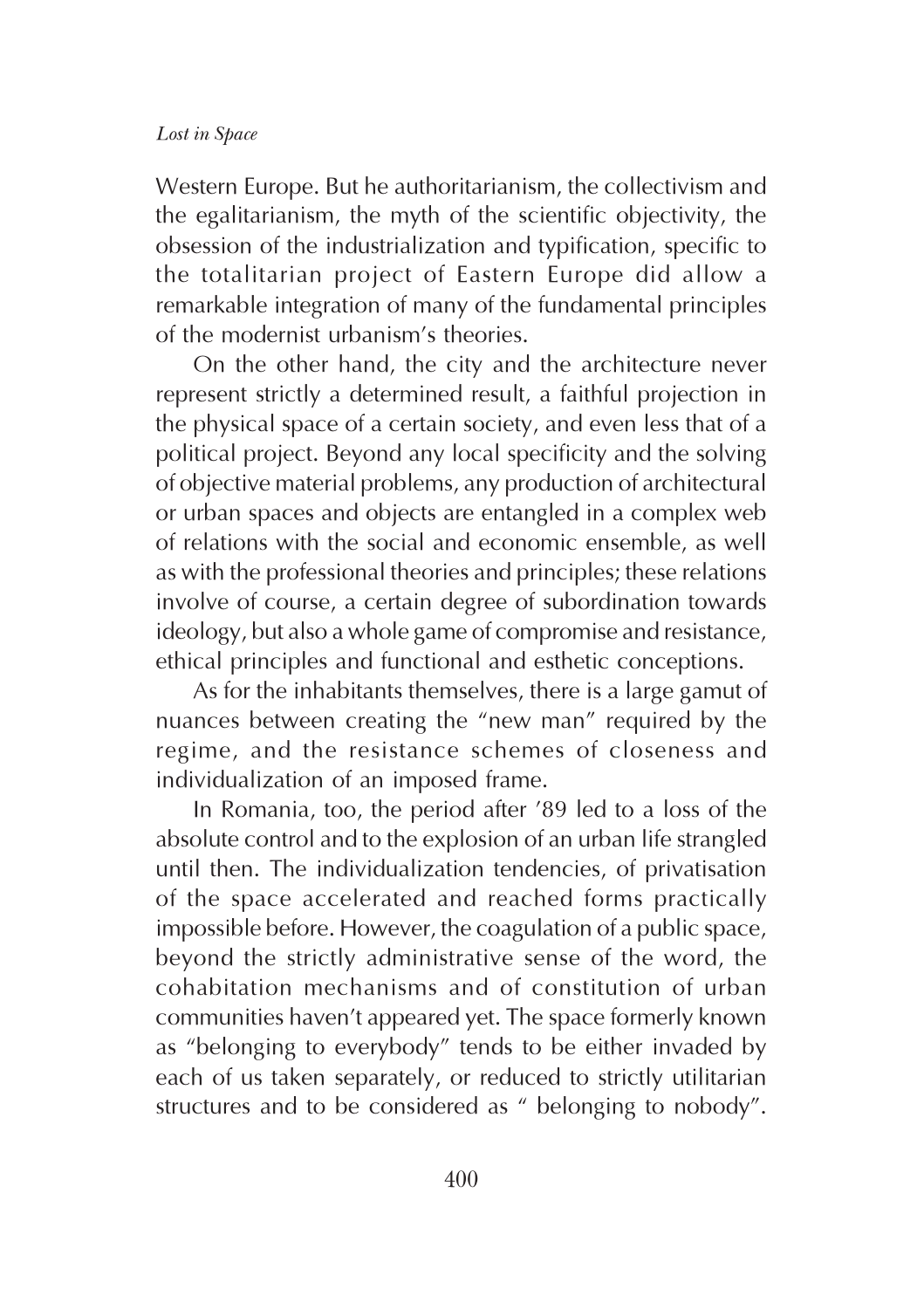The urban crisis is also a crisis of the urbanism itself, and cannot be reduced only to the material poverty, to the actual chronic lack of resources and to the state of the constructions and of the equipment.

In order to better understand the mechanism of closeness, rejection and identification as well as the actual lack of balance in the city between the interests of the private and collective interests, there appeared these last years, various studies and theories within the human sciences field-sociology, anthropology, ethnology, history, etc., some of these studies focusing on the social groups in the block neighborhoods.<sup>1</sup> The specific of these disciplines engendered the considering of the architectural urban space merely as a frame for the social relationship, whose global features are almost identical for each category (socialist blocks, old streets) a predetermined frame, transformed as a result of practice and which is only briefly described. Beyond the indispensable determination of the social structure, of the closeness and socialization relations within these social units, there is still a risk for reducing the spatial relations the physical urban context simply to a level of localization and to its identification to the will and pressure exerted by the authority. The lack of awareness regarding the formal implication of the spaces and constructions themselves, beyond any political ideologies, over the social groups, can allow the perpetuation, for causes of inertia, of certain models. The new types of social dwellings buildings, proposed in the

<sup>1</sup> See for instance V. Mihãilescu, V. Nicolau, M. Gheorghiu, "Le bloc 311. Résidence et sociabilité dans un immeuble d'appartements sociaux à Bucharest", *Ethnologie française*, 1995, 3, Armand Collin, Paris.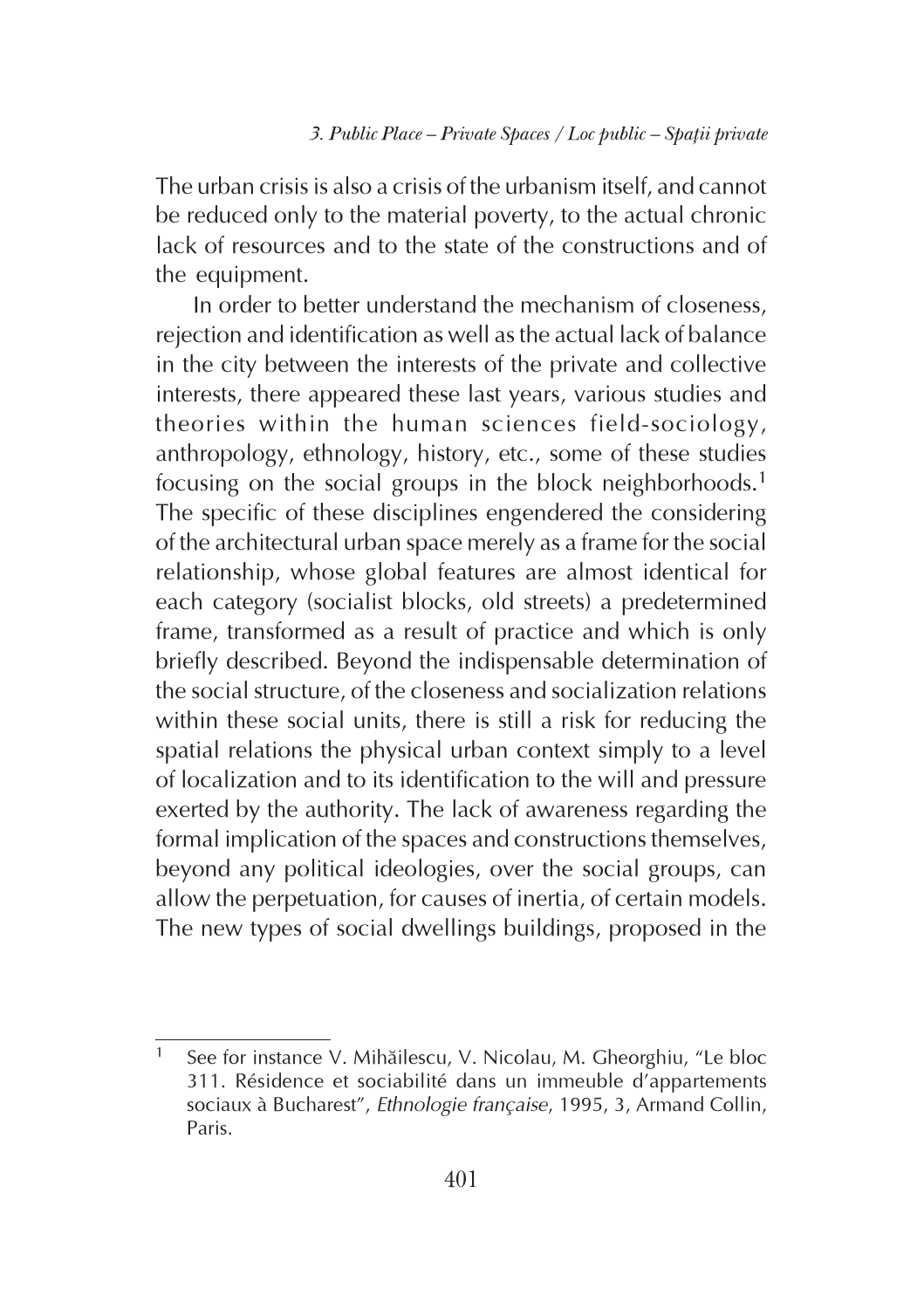transition period, represent the rationale behind this assumption.<sup>2</sup>

The present paper tries to offer a discussion on the individual and collective space, starting from the means of the architectural analysis. The object of study is represented by a group of blocks of flats in the socialist era: the political conditions of the moment, the general context and the urban theories that determined the principles of the design, the realization proper and the adapting of the models, as well as the spontaneous transformation brought to the space by the inhabitants, throughout the historical evolution. I chose "Drumul Taberei" neighborhood in Bucharest, and within it, an urbanly representative subdivision – that of the Moghioros-Romancierilor neighborhood unit. Between the Stalinist urbanism and the large operations of placating the boulevards in the 70s and the 80s followed by the delusional campaign of demolishing and building of the last part of the Ceausescu era, the 60s, when most of this ensemble was designed and built, is the time of a relative liberalization. It was a time when the introduction of formulas closer to the modern theories of the time was attempted, and therefore, as I will try to demonstrate later on, it had a more distinct character of urban utopia. We are dealing at the same time with an entirely new neighborhood, built at the outskirts of the city and with no direct confrontation with the rest of the old city,

<sup>&</sup>lt;sup>2</sup> Thus appear the types of dwellings proposed by the National Dwelling Agency (NDA): the same groups of blocks positioned by chance within the old type of undetermined "green areas" with no concern whatsoever with regard to the place a community occupies, to the public or even to the private space, for that matter, to the urban context in general; the inner spaces though, will be larger, the buildings probably a little better built and equipped than 10 years ago.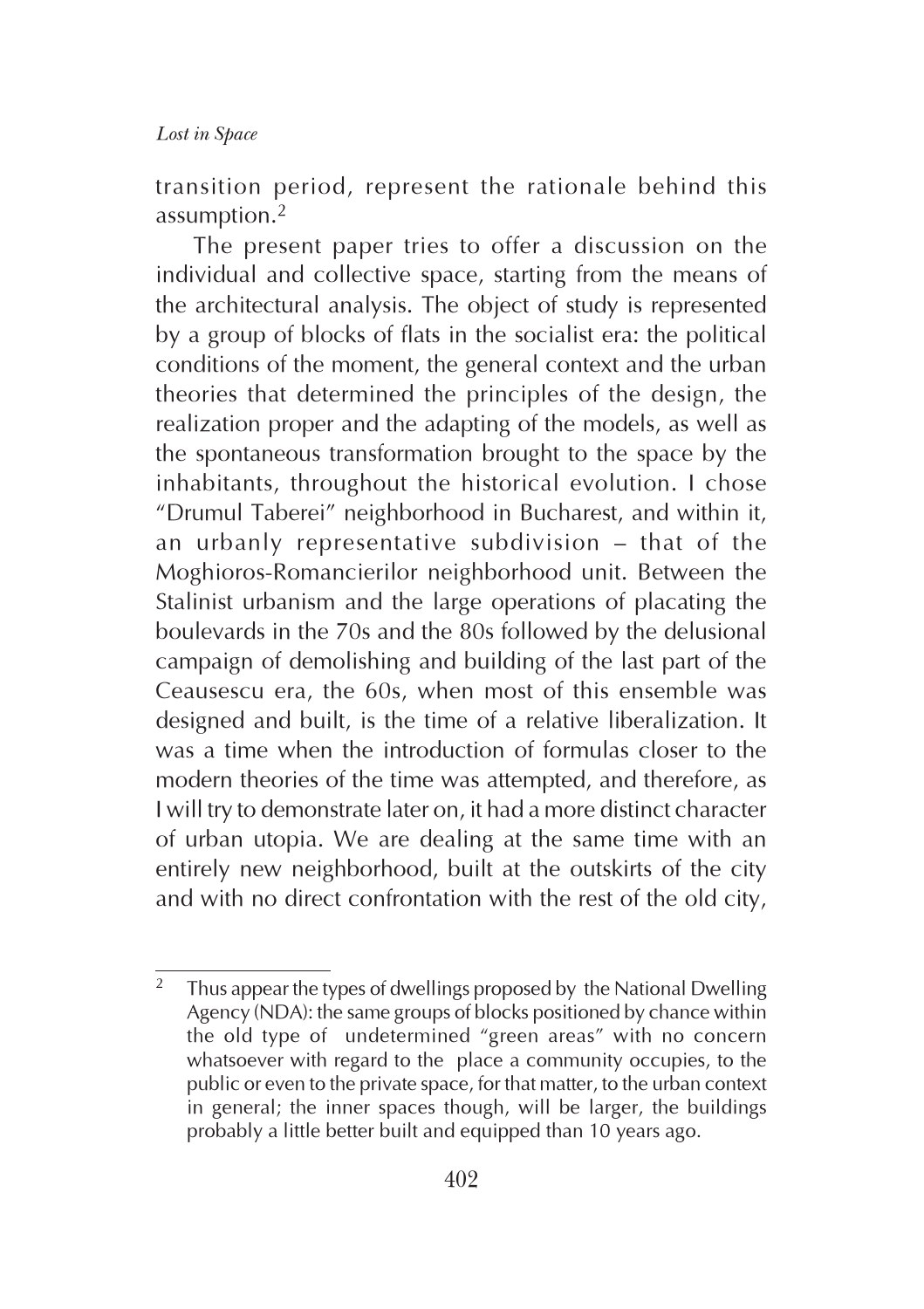which contributed to the purity of the model. Finally, in the category of the other large peripheral neighborhoods (Titan, Balta Alba, Pantelimon, Militari, etc.), Drumul Taberei still counts among the most appreciated by its inhabitants. All these elements facilitate the unavoidable delimitation of the analysis and the reading of the different layers of the urban reality in the socialist era and in the transition period that followed.

In order to better position the study unit in the general context, a short presentation of the modernist urban utopia seems necessary, as well as of the main steps in the production of the Romanian socialist town.

## Correct Paradises

According to Françoise Choay, $3$  a synthetic definition of the utopia would include the following essential features: the character of model society, the opposition between this model and a real society, the critique of the latter being inseparable from the drafting of the former; the model frame (space) as constitutive and indispensable part of the utopia itself; the positioning of the model in a space and time externally abstract; the eternity of the very structure, the elimination of any later exchanges; the ignoring willingly or not, of some of the aspects of reality in view of a perfect solution for a limited number of elements, deemed essential; its elaboration by an individual (group of individuals) and regarding a society more or less vast.

All these characteristics can be discovered in the urban form corresponding to the society model. The complete order of the society is mirrored by the absolute order of the spatial

<sup>3</sup> F. Choay, La Régle et le Modèle. Sur la Théorie de l'architecture et de l'urbanisme, Editions du Seuil, Paris, 1980.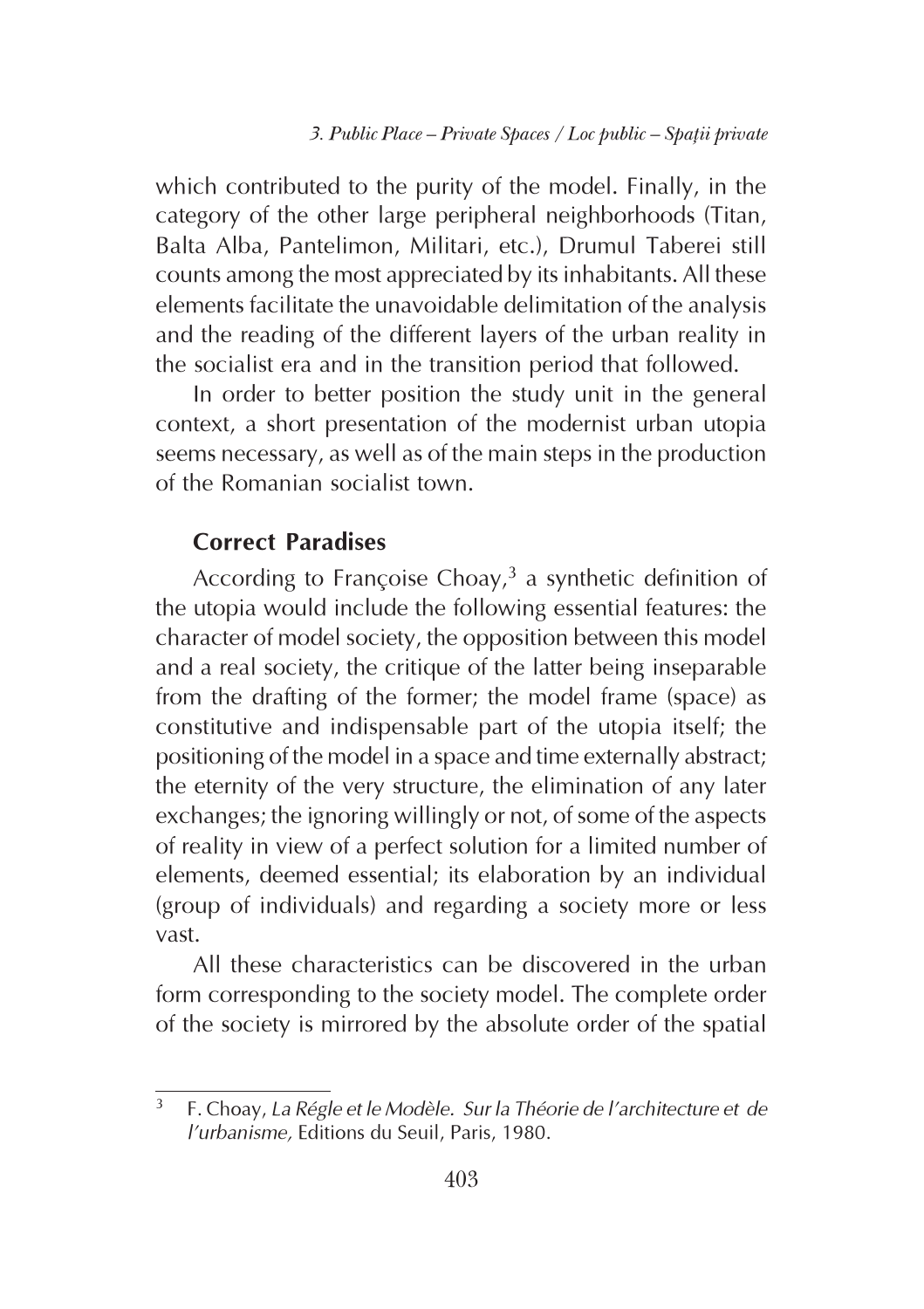organisation of the ideal city, in the unchangeable and uncompromising geometry created by precise mathematical laws.4 The rule doesn't generally accept exceptions. The organisation concerns even regards the slightest details, which supposes a high degree of homogeneity and equality of the individuals to which corresponds the repeatability and strict hierarchies of the built elements and spaces. The crystallized order of the new world can be preserved especially in an isolated system, with no exchanges with the exterior, the ideal cities being usually placed on an island. Basically, the ideal city has a permanent, regularized shape, determined by precisely ordered principles that, in their turn, determine the number and character of the relationships, in reality just as unchangeable and arbitrary, between the inhabitants.

However, beyond the taking over any principles of urban design, considered to be efficient, but in fact deprived of the very contents of the ideal city, the classical utopias were rather the object of contemplation, pedagogic tools, or forms of criticism of that particular society. On the contrary, "the activist utopias<sup> $75$ </sup> of the 19<sup>th</sup> and 20<sup>th</sup> centuries, fully integrated to a context of fundamental exchanges and of apparently unlimited possibilities, were constituted in a "support of emancipation and transformation of an entire society".6 The theory of the rationalism of the spirit's and society's mechanisms involves

<sup>4</sup> Obviously, not any geometric project identifies with a utopian social project. The hyppodamic plans of the roman cities, the American grid, etc. do not correspond necessarily either to some social revolutions or to some utopian aspirations: in most cases they merely illustrate a need for organisation, representing pragmatic answers to the functional needs, as well as the rationalization tendencies of the inhabited space.

<sup>&</sup>lt;sup>5</sup> C. Rowe, F. Koetter, "Collage City", Supplémentaires, Editions du Centre Pompidou, Paris, 1993.

 $6$  Idem, 5.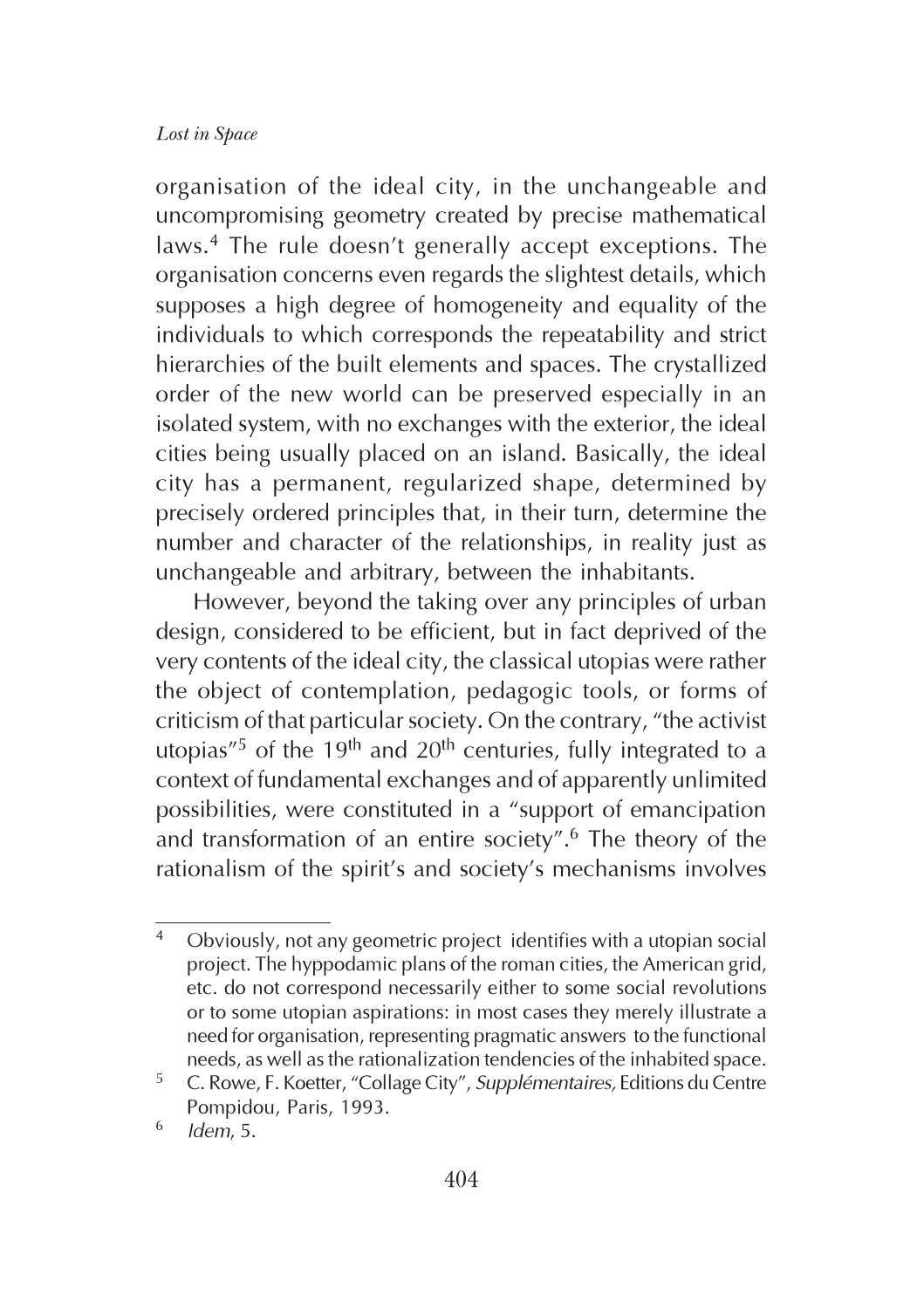the possibility of the creation of a world of absolute harmony and justice. In the context of thinking the city, "the progressist model, whose key-idea is that of modernity",7 was conceived as a unitary ensemble of principles, methods, and possibilities for application only in the between wars period, as an integrating part of the Modern Movement. For the first time the utopia could connect in practice to the technical conditions, but also to the esthetic and cultural conceptions of the elite of that particular epoch.

These determinations nuance the still deeply rooted conviction that the "blocks" were strictly the invention of a certain type of political regime. The ideological roots and congruent characteristics are still obvious. In the opinion of the modernist exponents, to the new universal order in which mankind entered, deeply different from the one of the previous epochs, shaped standard needs, scientifically determined. Solving these problems would produce a perfect world, functioning correctly and sublimely. All that needed to be found were the correct formulas, the architectural and urban prototypes, following the industrial standardization and mechanization methods and in the spirit of essentialism, simplicity and the objective esthetics of the artistic avant-garde.

Not only the industrial town of the 19<sup>th</sup> century, the tentacular and inhuman metropolis, a chaotic and corrupted Babel, but also the old, decayed and outdated centers were considered unfit and were to be replaced by an organized and technological return to nature, to the state of original bliss. The problems of the city, its explosion on the background of the industrial revolution were very real issues (things discarded today, when these towns have become at the same time lost

<sup>7</sup> F. Choay, L'urbanisme. Utopies et Réalites: Une anthologie, Editions du Seuil, Paris, 1965.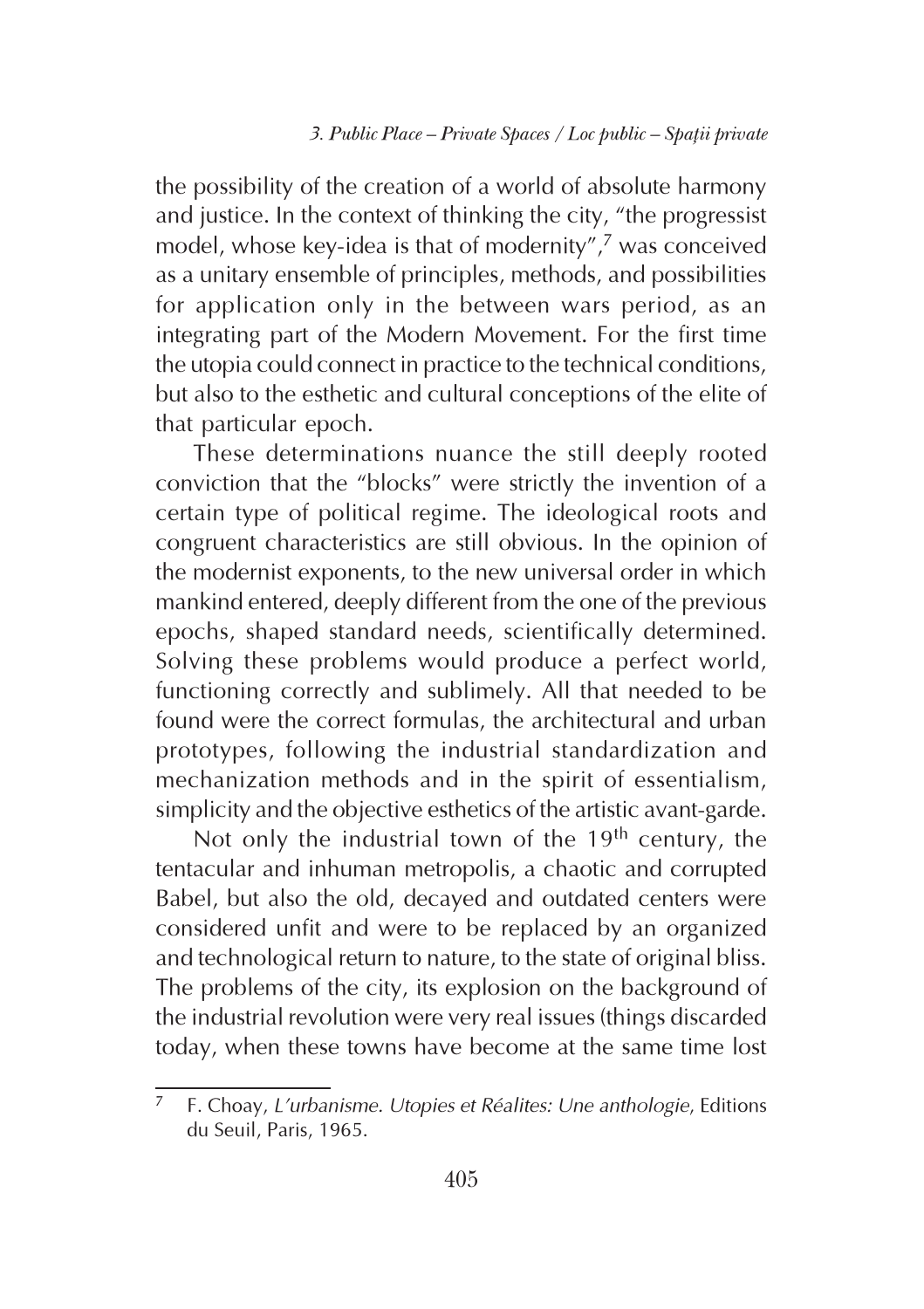paradises and models of urbanism). The hygiene, the nature, the equality, the integration of the new means, the efficiency and estheticism<sup>8</sup> seduced both the totalitarian regimes and the post-bellum democratic societies. Then there was their application at an incredible scale and in a perverted form, which engendered later on violent rejection reactions.

The new spatial conceptions, generically called open urbanism, define a totally different type of urban space. The city is classified and zoned strictly in accordance with its main urban functions, among which dwelling, to each activity corresponding certain spaces. The human needs are reduced to the basic ones and all that represents the specificity of a city – its complexity and medley of activities, the differences, the articulations, and the collisions make way to an order defined by the designer.

If the geometric regularization, the ultimate hierarchy, the integrity and uniformity of the elements of the same category, the esthetic design of the plane, all represent features common to those of the ideal classic cities, the dialectical relationship space/construction is entirely upset.<sup>9</sup> In the historical towns, the space has the role of figure, the buildings, with the notable exception of the monuments, defining, through fronts most often closed, the background and the limits of the spatial units. The circulation ways and the public areas in general are in relations of mutual determination with the lots and the built volumes. The public, private and semiprivate spaces are clearly

<sup>8</sup> "THE MATERIALS OF URBANISM ARE: THE SUN, THE SKY, THE TREES, THE STEEL AND THE CEMENT, in this order and in this hierarchy. And I see that around me the officials the most modern by their reputation prepare cities that will deprive people OF THE ESSENTIAL JOYS OF LIFE, FOR THE ENTIRE NEXT CENTURY" (Le Corbusier)

 $9$  Idem, 5.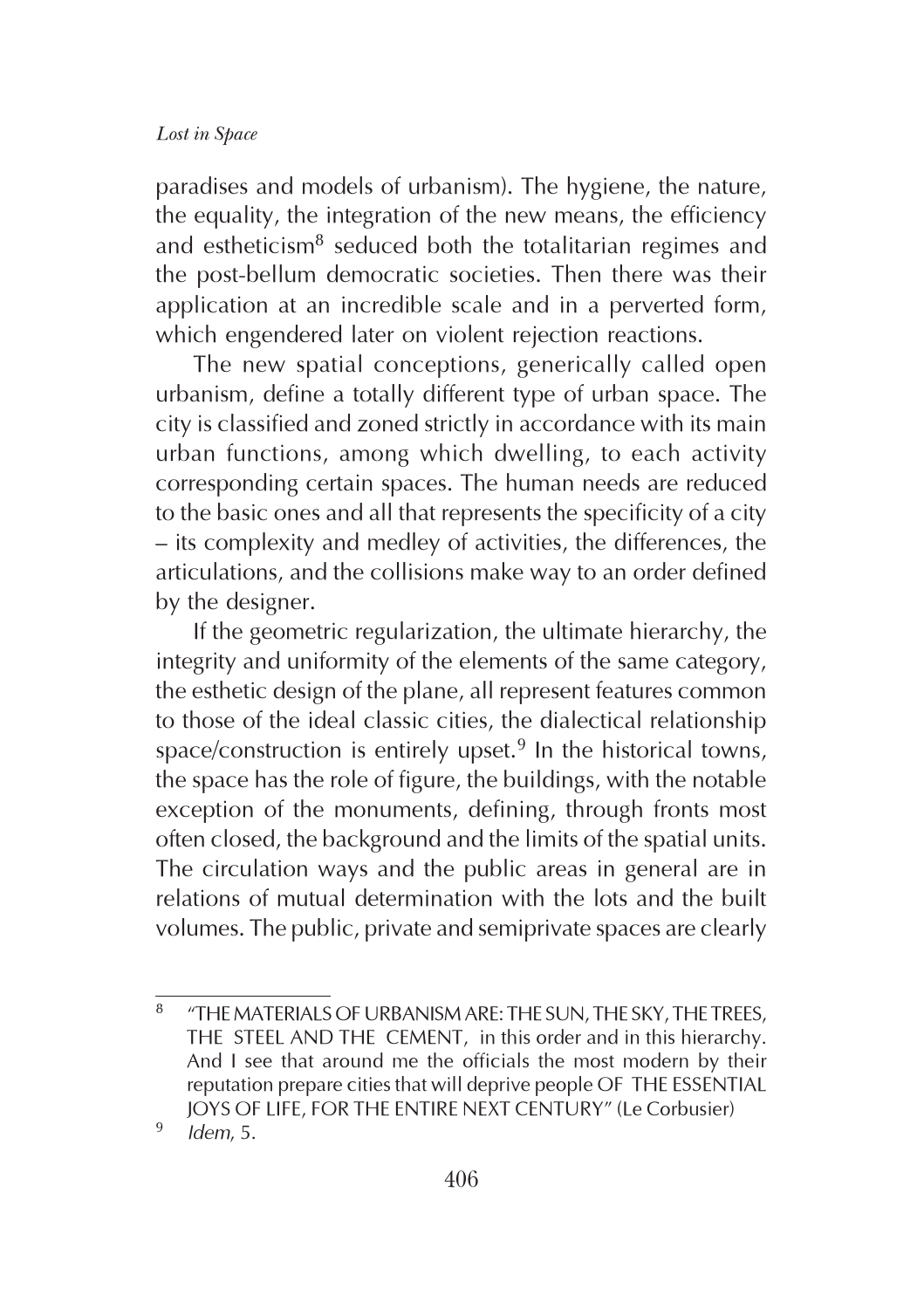delimited, the versatility, the capacity for differentiation and evolution of this tissue being preserved throughout the historical evolution. In the modernist city, buildings become figures, the space – homogeneous and for everyone – is reduced to a neutral background. Thus, the corridor-street, the existing tissue had to give in to the composition of pristine buildings, floating in a spatial continuum, formed by huge parks and by streets, independent from the buildings themselves.<sup>10</sup>

The modernist model with its undeniable qualities (rationality, the momentary satisfaction of he basic human needs, execution efficiency, equality, conceptual simplicity) failed in creating a frame that could allow the particularization, identification, or simply the richness of spaces and relations of a genuine urbanism. The destruction of the old centers, the radicalism of the rejection of tradition equally added to the social failure of this model; in the socialist countries, where it practically determined the only form of constructing buildings, it contributed to the policy of social homogeneity.

## Romanian Avatars of the Block

The Romanian blocks of flats in the pre-war period, in general rapport buildings or in co-ownership evince the characteristics of the classic collective dwelling described in the beginning of this paper. Besides, they were trying to satisfy the requirements of an urban population and were almost exclusively built through private initiative. The western models were several times adapted to the traditional tissue and to a certain spirit of the place. The courtyards facing the street, the intermediary spaces, the architectural elements of certain styles (from a pure version of modernism, until certain delusions of

Le Corbusier, La Charte d'Athenes, Les Editions de Minuit, 1957 (reed).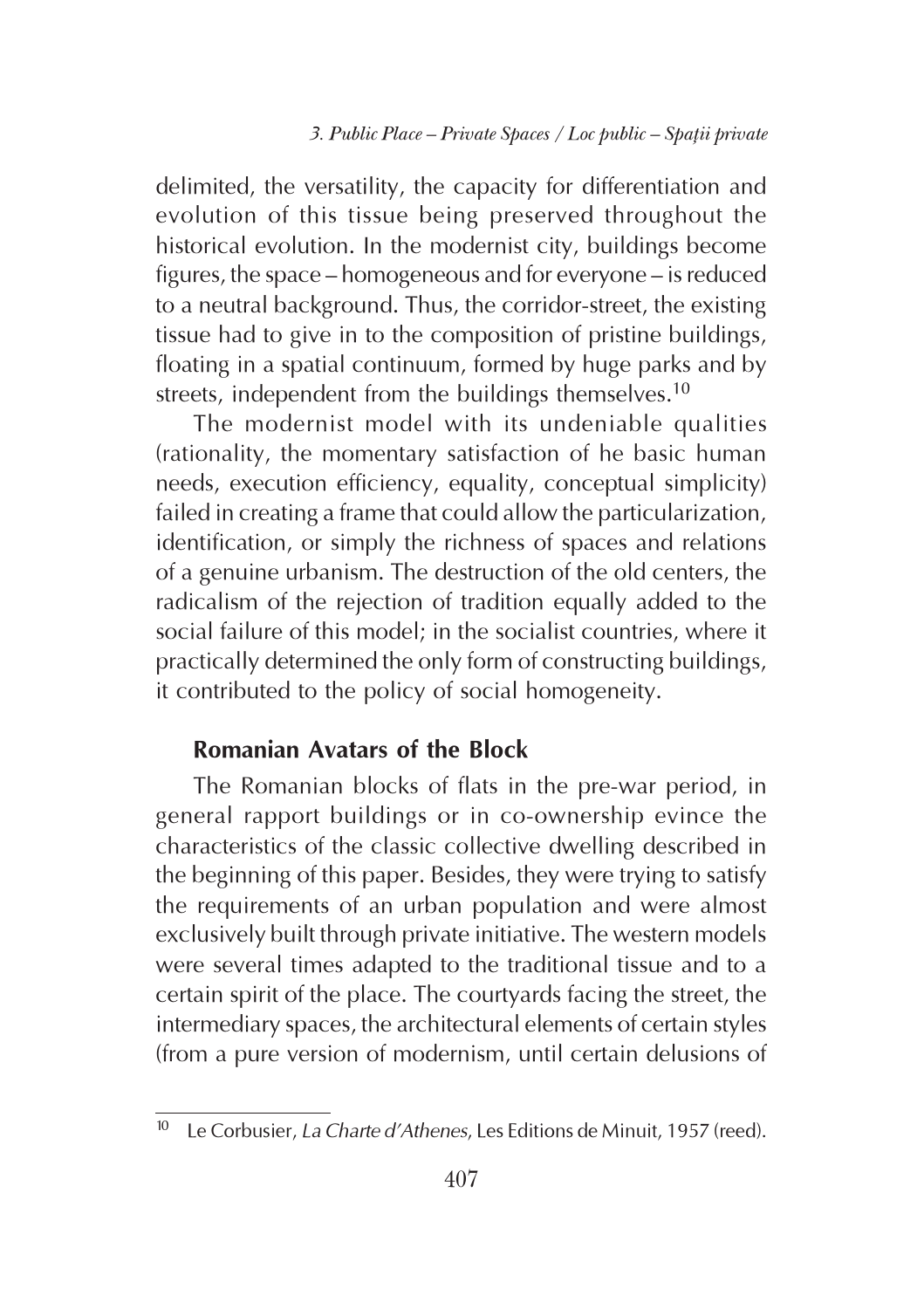the neo-Romanian or Florentine style) don't make these constructions come out from the small country dwellings, to the extent they would have been predisposed to by the scale differences.

After the final installation of the communist regime, the construction of single-family dwellings was almost entirely eliminated, the block of flats remaining, especially for ideological reasons, the only option available. Even if part of the apartments were to become private property, the related land had the legal status of public space. One of the effects of this lack of options was the cohabitation, in most of the dwelling blocks, of people pertaining to the most varied social strata, a mixity that has almost never characterized the large neighborhoods of social dwellings in Western Europe. On the other hand, these ensembles served as the main way chosen for sheltering the new urban inhabitants, following the massive industrialization policies and of regrouping and homogenization of the population. The forced housing in collective buildings, with none of the intermediary steps of an acculturation process was to mark forever the socialist urbanity, an urbanity with no means of creating urbanism. And in this field, the socialist leveling created a huge hybrid category, with tremendous integration and identification problems.

The first ensembles bear the stamp of Stalinist architecture and urbanism. The socialist realism, with its "socialist contents in national shapes"11 was characterized through a violent rejection of modernism and avant-garde, in all its manifestation. Thus, the urban unity was constituted of the

 $11$  A. Aman, Architecture and Ideology in Eastern Europe during the Stalin Era: An Aspect of the Cold WarHistory, The Architectural History Foundation. INC New York, the MIT Press, Cambridge, Massachussets, 1992.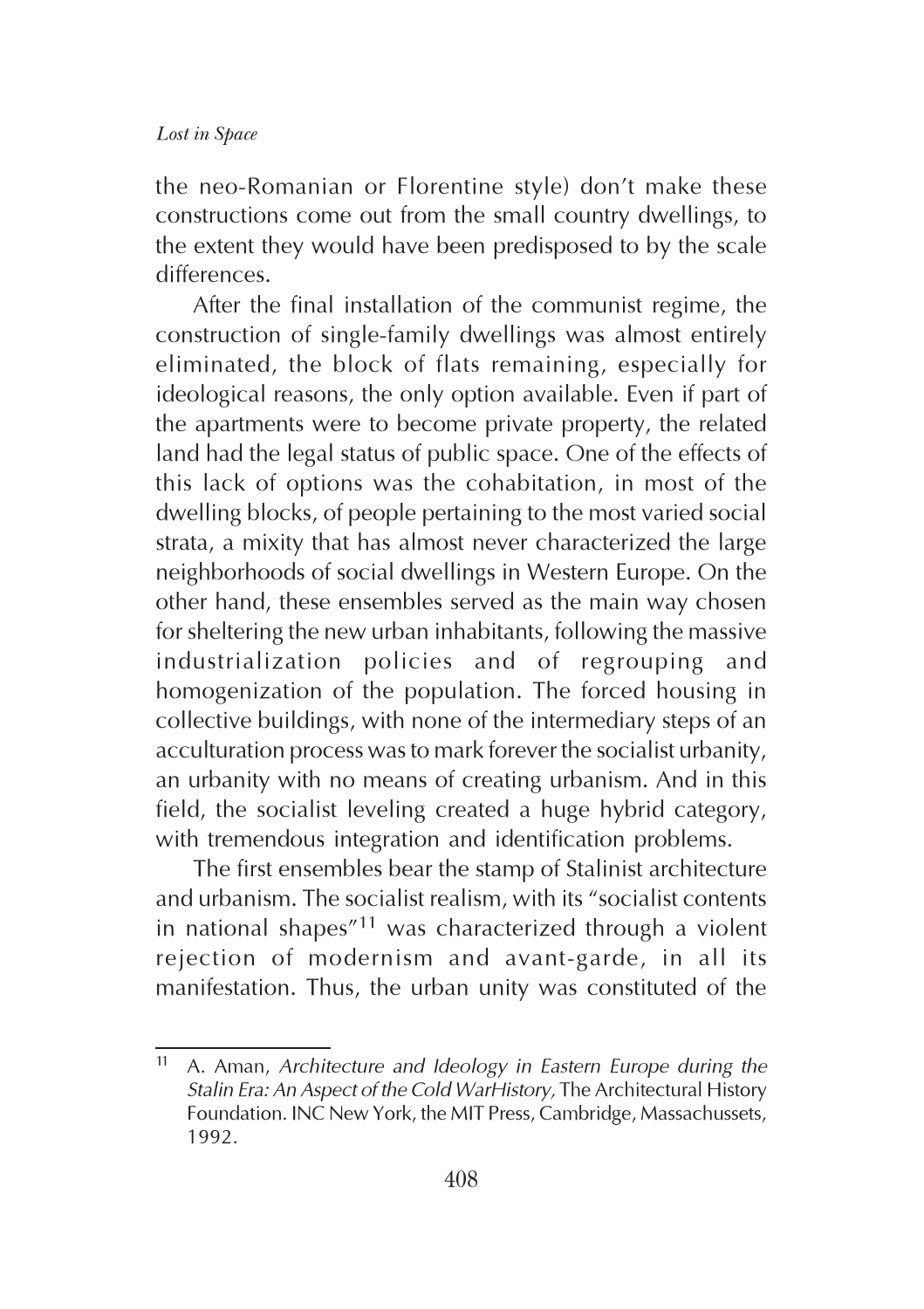## 3. Public Place – Private Spaces / Loc public – Spaþii private

cvartal formed of flats on 3-8 levels, organized around an inner yard, closed or semi-closed.12 This represented in fact a repetition of one of the formulas of the traditional European urbanism, which was given a highly emphasized monumental character. These classicizing tendencies and pompous details ("the people has the right to pillars, too", as the Soviet People's counselor for culture Lunacearski had said) were to grant the buildings at an immediate level of perception, the grandiose and perennial image of the regime itself. The execution techniques and the work hand remained in most of the cases the traditional ones, as the industrialisation in the construction field was only at the beginning. The architects themselves came from the pre-war period, an elite specialised in classicist urban spaces and buildings. On the other hand, the possibilities of the time, and the reduced damages caused by the war engendered in most cases a much lower number and more reduced scale of these ensembles in Romania than in the other socialist countries. Paradoxically, thanks to these characteristics and not lastly thanks to a monumental and populist aesthetics, the cvartals, built in Romania's probably darkest age, represented the most successful insertions of the socialist age in an already existing urban tissue. Despite the minuscule apartments and the unfit equipment, the Russian blocks still enjoy certain popularity and still have a high potential of integration and rehabilitation.

These buildings were hardly fit for industrial technologies, for the standardization and typifying so characteristic for the ideology and economy of the regime. On the other hand, the period of liberalization started with Stalin's death gave rise to

 $12$  P. Derer, The Urban Dwelling: A Draft for an Evolutionary Approach, Ed. Tehnică, București, 1985.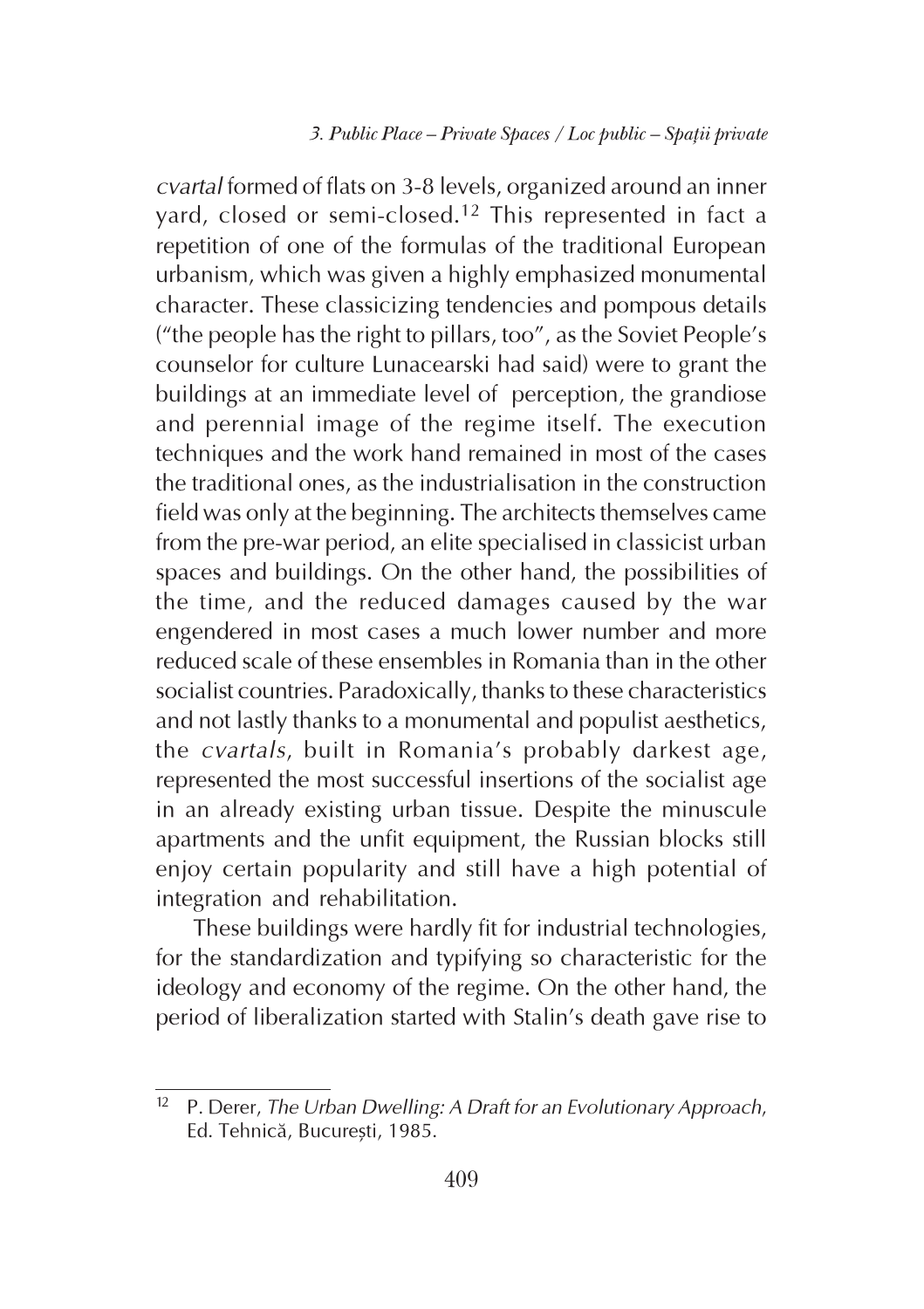a policy of self-opening towards the Western world and of introducing certain new formulae close to the modern theories, which are reinterpreted in the spirit of the political and social context.13 The great districts from the outskirts of the town, as Drumul Taberei, have been built during that period. The irony of the relationship between political ideology and the architectural discourse and practice changes its sign: the blocks, which are even today perceived as the main symbol of the regime, were designed, in a context of relaxation, as expressions of a rebirth of modernity and in an effort of resynchronization with what was happening on the other side of the Iron Curtain.

Starting with the 70s, the focus shifted from the new peripheral districts to the town centre. Rather seldom in the case of the Eastern countries has the centre been "modernized" by demolishing and massively building in closed circuit on the great urban axes. The image of Bucharest as a "town of blocks" is due to these last two decades of dictatorship. The rehabilitation of the corridor-street, of the urban boulevard, belongs to the same general context of the epoch, namely that of the rejection as regards the theories of modernist urbanism. But the underlying reality of these were the efforts both of undertaking certain really "urban" models, as well as of saving the built substance and the "spirit" of the pre-war towns. The new boulevards of Bucharest cannot be denied a certain capacity to produce urban life, especially after the rebirth of private trade after 1989. But beyond their dull monotony, the main failure is the lack of any articulation with the existant city, with its natural environment. The brutal introduction of

A. Ioan, "Modern Architectural Disscourse after the Death of Stalin", New Europe College Yearbook 1995-1996, Humanitas, București, 1999.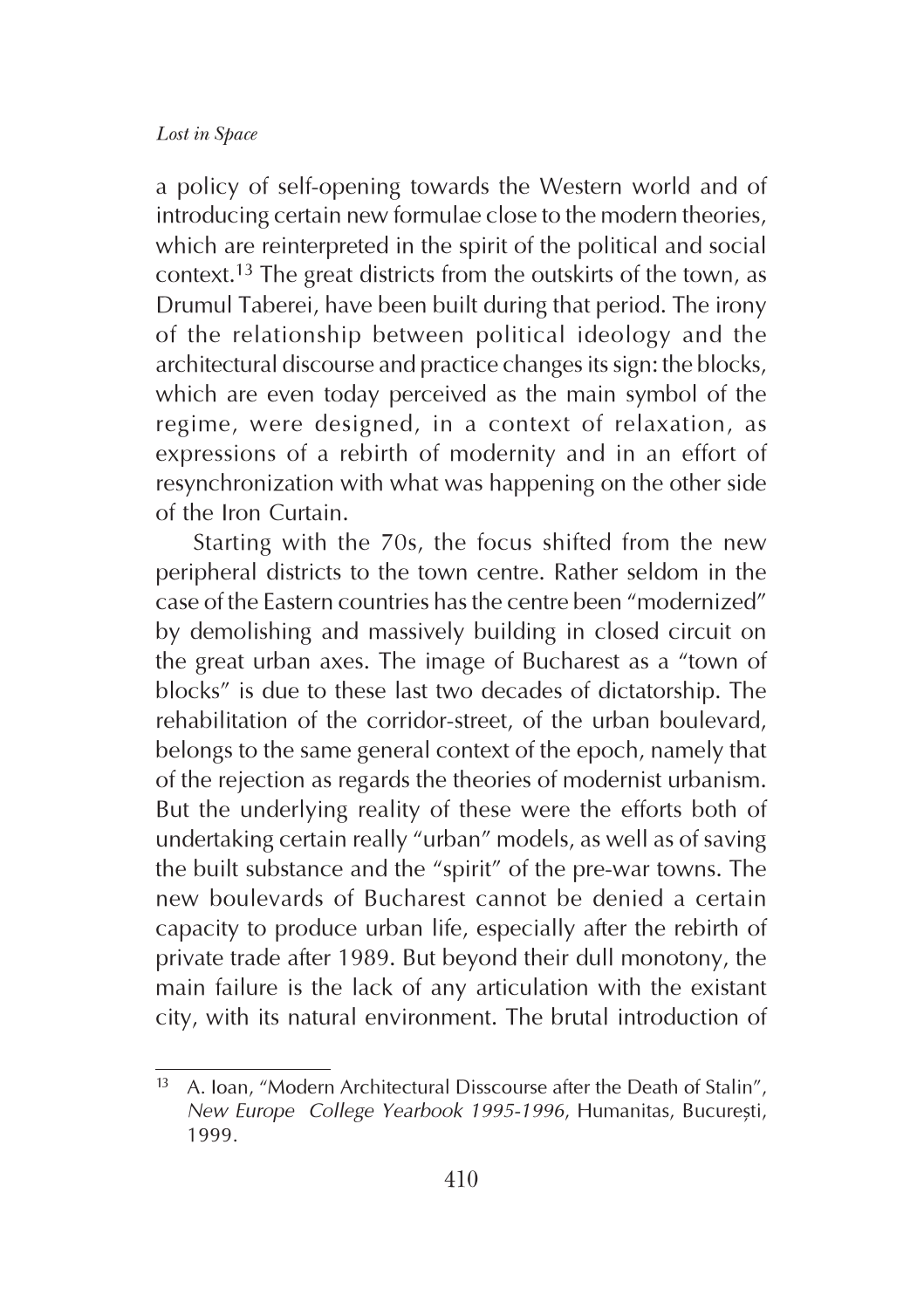a new structure, which was to completely replace the older one, the spatial collisions, the concealment of the old tissue have all accompanied the character of a public space, which was total and homogeneous.

The operations of the 80s are the culminating point in the creation of the New Town. The frenzy of the Civic Centre of Bucharest has been sufficiently commented upon. Regarding the habitation in the blocks located at the border of the great axis, this has from the start been a secondary role compared to that of being the back-stages of the show of the Authority. Otherwise, the act of effectively living in these buildings is manifest in the period of the last ten years, and it represents one of the most interesting cases of distorting an initial concept. The former triumphant boulevard has become a prestigious address, in which bank headquarters, the trade of luxury, the apartments "looking to the fountains", the kiosks and the market stalls of "transition" erode and perseveringly pervert the integrity and purity of the initial concept.<sup>14</sup>

## Drumul Taberei, Bucharest: A Walk Through the Ideal **City**

Drumul Taberei has been the first great Romanian group of collective buildings that were constructed according to the revised and extended modernist principles.15 Personally approved by Gheorghe Ghoerghiu-Dej in 1962, at the stage of detail in systematizing, the project has been detailed and fulfilled up to 1973. The district's centre, which had been

<sup>14</sup> See also S. Ghenciulescu, "The 'Victoria Capitalismului' Boulevard", in Vineri, a supplement of the review Dilema, edited by the Romanian Cultural Foundation, Bucharest, No 28, February, 2000.

 $15$  Idem, 12.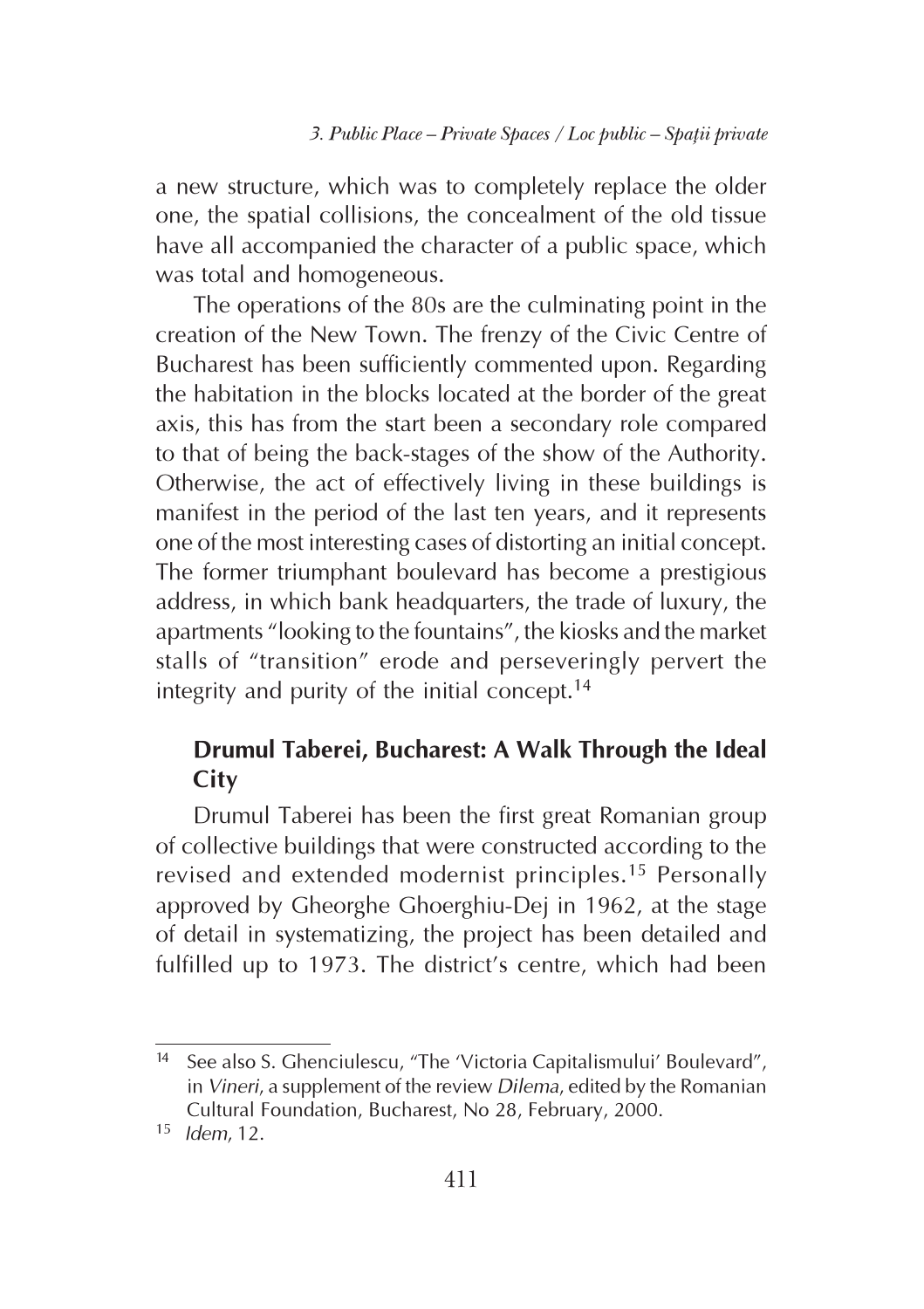allotted a place, has not become a reality up to the present time; instead, by subsequent "thickenings", the anticipated number of people (around 170,000 persons) rose to circa 300,000.

To what degree does the above-mentioned aggregate correspond to the theories of modernist urbanism, and, in general, to a utopian model? First, this should have been a closed community. The district, projected as a self-sufficient system, with all the necessary equipment, should have been the residence of those who would have worked in the industrial zone Militari nearby (which did not happen). The direct connection with the working place, with the commercial, entertainment, school equipment, would have meant an almost complete autarchy relative to the rest of the town.16 To the population having a pre-established number and relations – an exemplary society – corresponded a pre-established framework, which was set in front of the town, on a practically virgin soil – an exemplary space. These are conceived in opposition to the real town, the Bucharest of that time.<sup>17</sup>

Everything, the built and planned framework, the number of inhabitants, the types of activity and their frequency, all has been conceived of scientifically as practically immutable elements, the unpredicted, the accidents, the transformations, practically any personal evolution being eliminated. Almost

<sup>&</sup>lt;sup>16</sup> R. M. Gherghel, "The Structure and Organization of Residential Zones",in Arhitectura 1/71, Bucharest (issue dedicated to the sketch of Bucharest and the new residential aggregates' systematization).

 $17$  "A town having an old tradition, conceived of and dimensioned according to a different scale and for other functions and necessities, Bucharest has been outrun in the last decades by the requirements of our society which is now fully developing". T. Ricci, Actual Problems Regarding the Systematizing of Bucharest, in Arhitectura 1/71, Bucharest.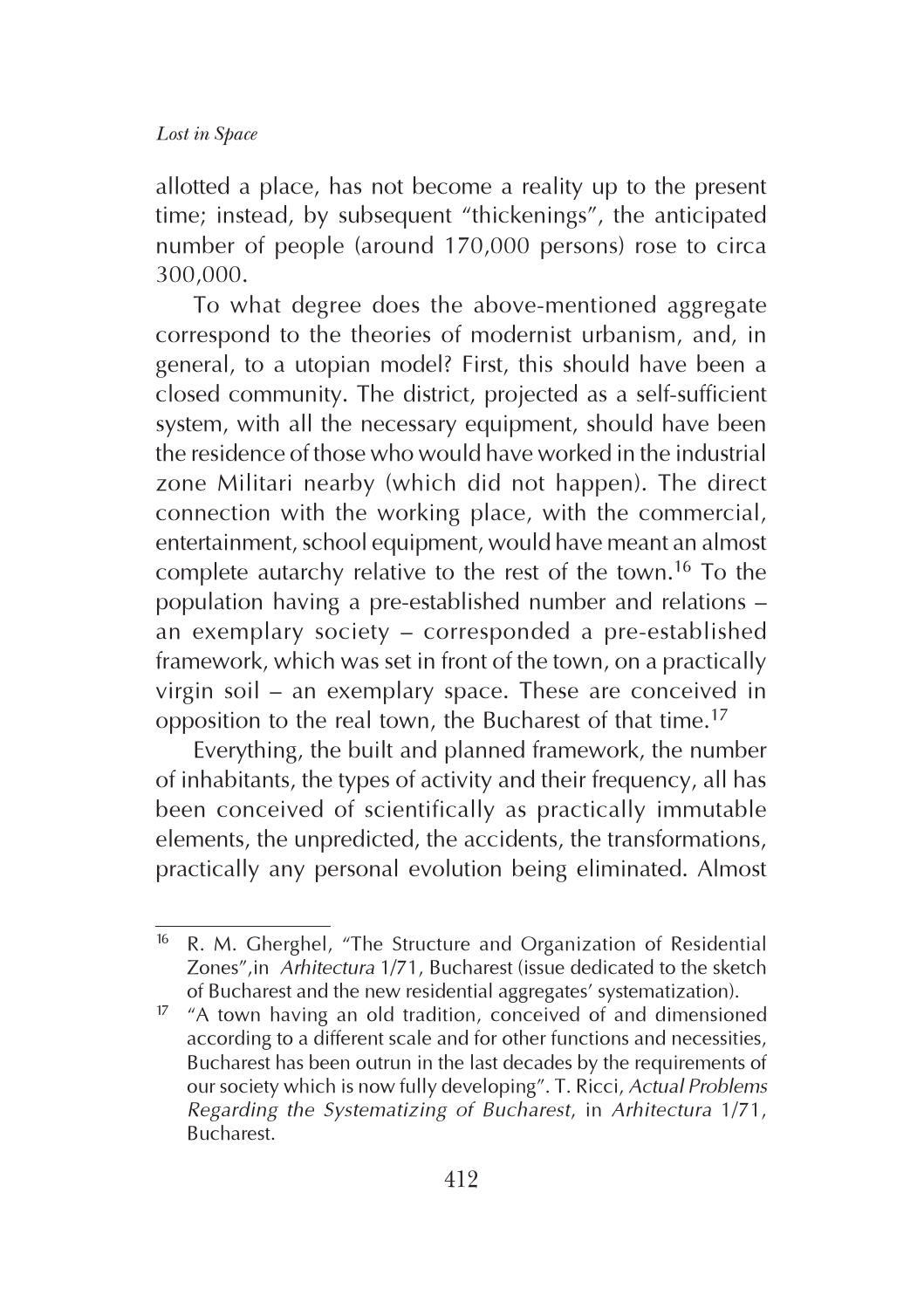no aspect has been allowed to develop at random and outside a rigorous planning; both as regards the hierarchy and the decomposition into elements, from the sector (the whole aggregate), going through the micro-district, the group of buildings and the building, up to the apartment and the spaces contained therein. The annexed functions, clearly defined regarding the type, size, and location, obey to the same rules of rigorously defined usage.

All the inevitable aspects of the reality which were no part of this rigorous structure are ignored: the complexity and the freedom of social interactions, the individualization of typical elements, the unplanned evolution, the inhabitants' possibilities to approach and transform the space.

The applied spatial model is that of modernist urbanism. The traffic ways are strictly hierarchical: a great boulevard, other streets for the traffic of automobiles, a separated network for the circulation of pedestrians, having a very organic geometry. All the buildings, laid up after an orthogonal pattern, defined according to rules of sunlight orientation and modern compositional principles, float freely in a total space, an immense park, which covers the entire district. Besides the apartments (private spaces), the corridors and outbuildings (semi-private spaces), the grounds due to different equipment (treated as being a part of the whole), all the rest of the space is public.

Beyond the "utopian" characteristics proper, the aggregate is not just a projection of the political regime or of certain theoretical concepts. A compromise, as any artefact, it has been projected by the architects manifesting as individualities, subject to a system of coercion, but in a moment of relative liberalization and in a period in which the principles of the Chart from Athens, the founding text of modernist urbanism,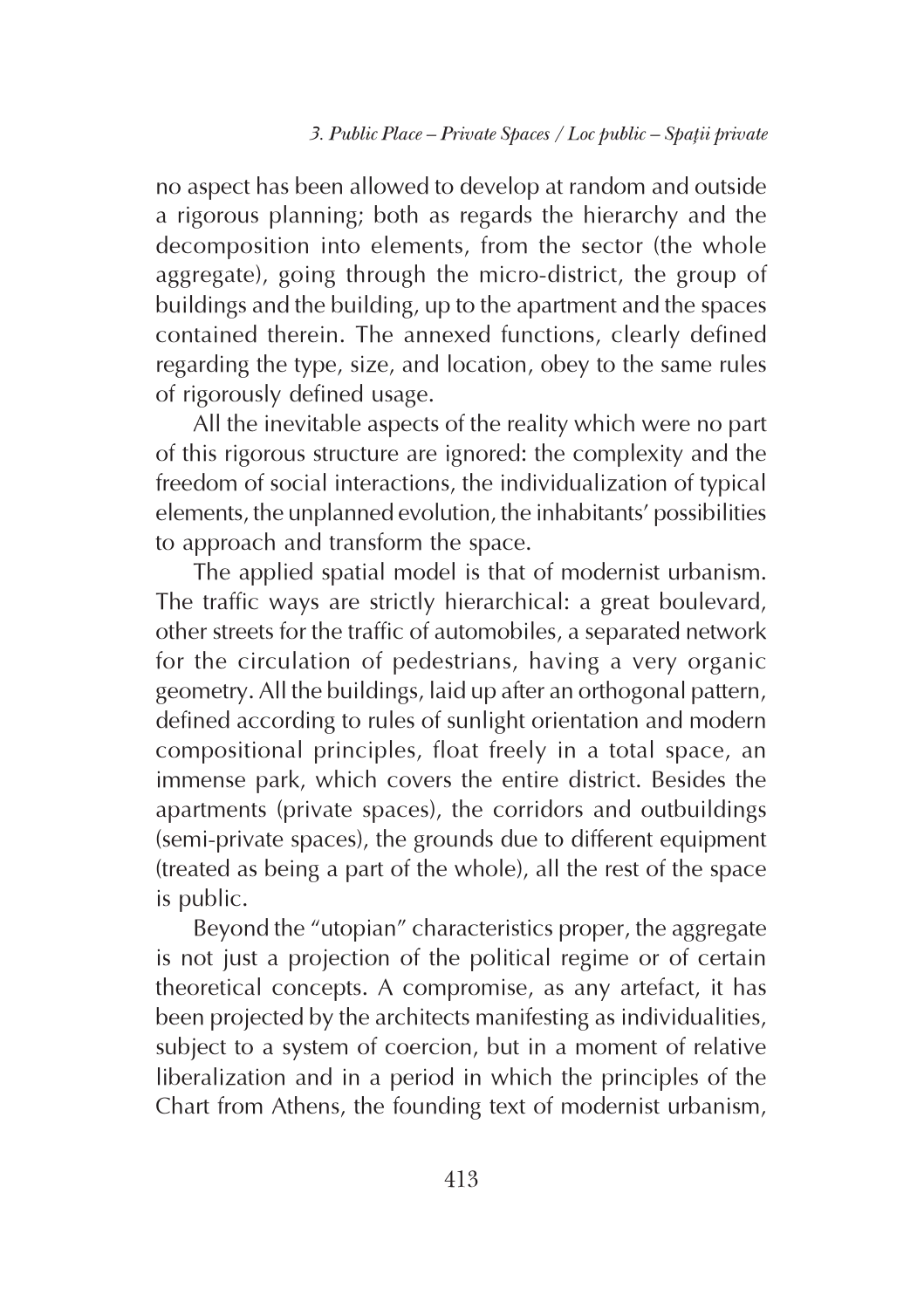were still universally accepted. It is difficult to imagine today the significance of the chance given to young architects to project a huge modern aggregate, in an architecture which resumed the tradition of the avant-garde from the inter-war epoch (one of relative normality and synchronization with the civilized world), all these after the long "night" of Stalinism.

Obviously, the theoretical context of the project was of no interest for the inhabitants. But the private alternatives lacking, the relative comfort of the apartments exerted strong attraction (otherwise, many of these apartments had been from the start private property). The same annihilation of the freedom of choice contributed to the rise of a population made up of representatives of all social categories, except the nomenclature, and with a very good global image, during the past years.18 This, and the richness of green spaces – the "park" and, at times, the "forest" aspect, made up, until recently, an image having positive tones, as related to many other zones of Bucharest.

## Living in Utopia

In order to better analyze the transformations brought about by the inhabitants of certain identical units and of a homogeneous space, we have tried to focus on one of the basic units, the micro-district (the neighbouring unit) Moghioros-Romancierilor, which is representative for the aggregate structure, and which underwent minimal planned modifications in the period which elapsed from the moment it had been given to public usage.

 $18$  See, by way of comparison, the very negative image of some historical zones, having the great qualities of urban space and architecture (e. g., Lipscani), which continually deteriorate.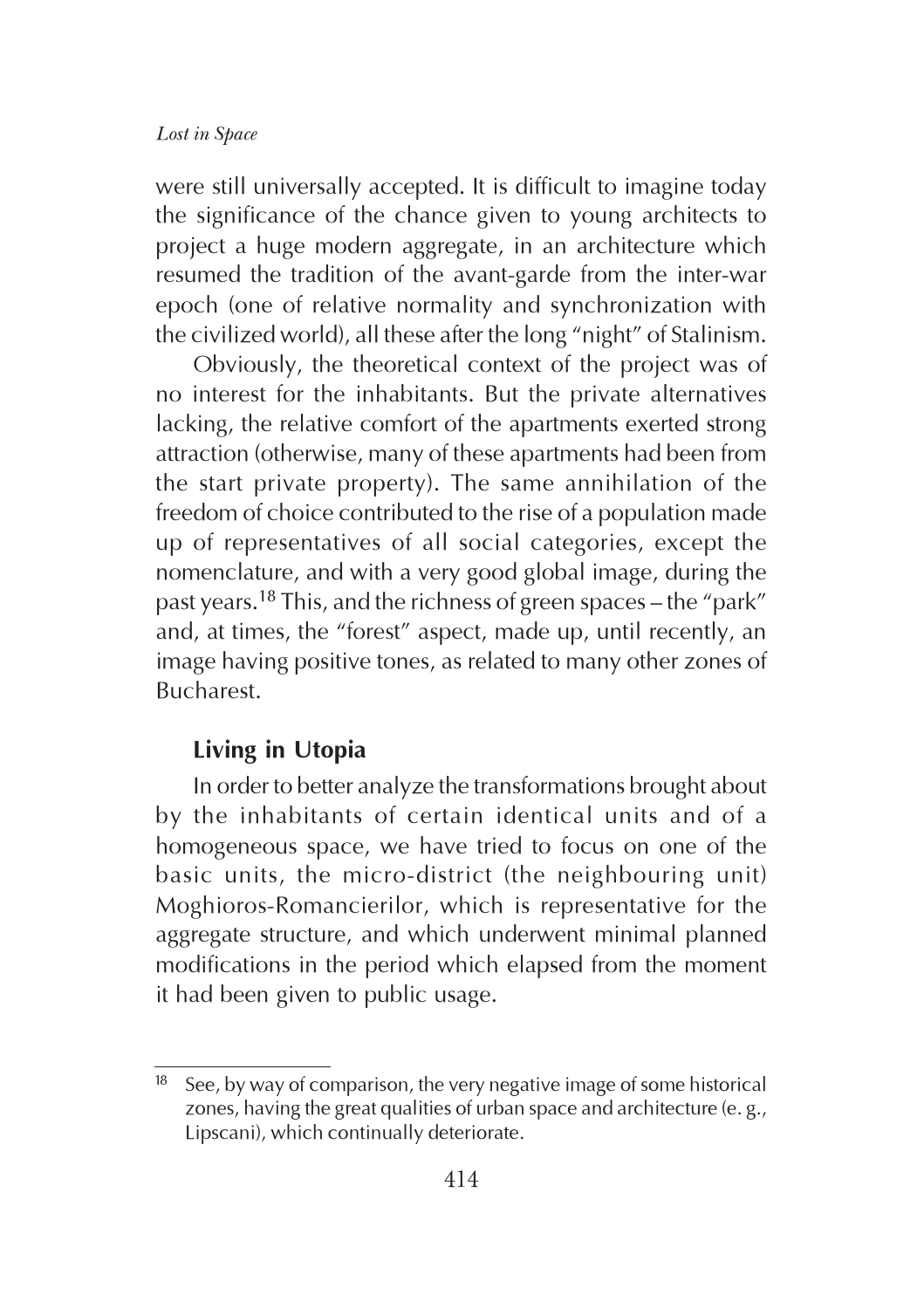

The Moghioroș - Romancierilor neighborhood unit Map of the transformations

| Constructions built after the original design |       |
|-----------------------------------------------|-------|
| Front or rear gardens                         |       |
| Garages                                       |       |
| Provisional trade                             | rilli |
| Farming lands                                 | KI    |
| Garbage depositing                            | YF    |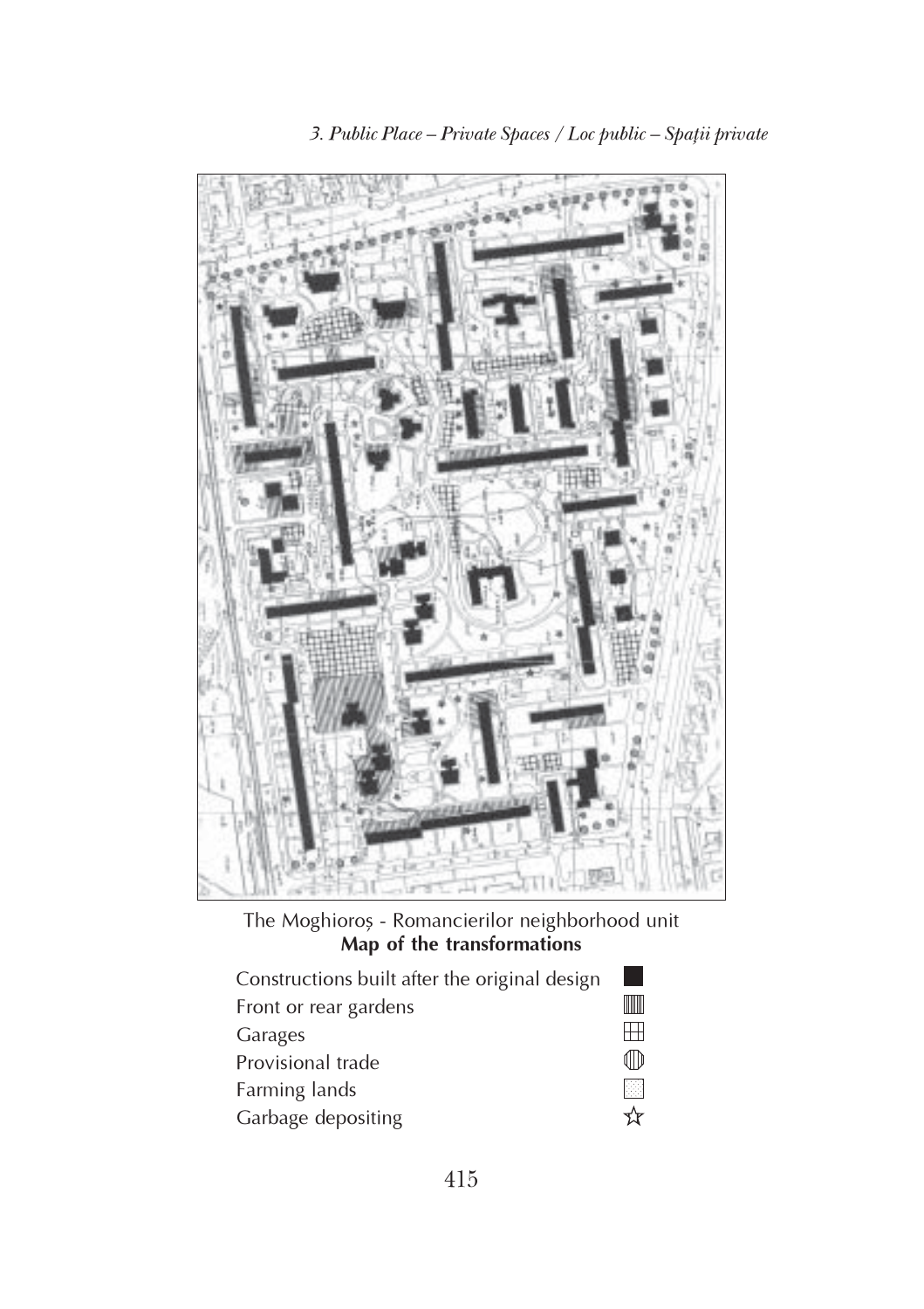The first category of adapted spaces is the apartments. The interior arrangement has tried to compensate for the uniformity and rigidity of a given equalizing framework. Everything that could enhance comfort and reflect taste, identity and one's social status, had to be concentrated in the interior space. The exterior signs of the different nature of the inhabitants receive the form of arranging the balconies, as the "hanging gardens", or the numerous variants of enclosures, or as the replacement and decorating of the main doors to the apartment.

The corridor and the staircase represent by definition the semi-public most visible and used spaces in a collective building. There are here great differences between the variants in which space is treated: from a neutral passage space or which has become a no man's land with different degrees of degradation, up to its transformation into an actual space for meetings and representation. The interphone, the lattice (playing sometimes a decorating role), the plants, the photos as well as other arrangements describe different degrees of adaptation, enclosure in front of the exterior and sociability between the members of the social group in the respective blocks. These arrangements seem here and there to be the work of a common effort, or, on the contrary, of an individual action of expanding and marking the private space of the apartment.

As regards the exterior spaces, we are again dealing with more usage and adaptation categories. The classification, which is the result of direct research, serves to define these categories, but this should not be generalized. The whole ground has theoretically been under public administration, which does not imply its total neutrality. The groups of blocks, their massiveness define the subzones of the general space. On the other hand, the exterior limits – the streets with traffic,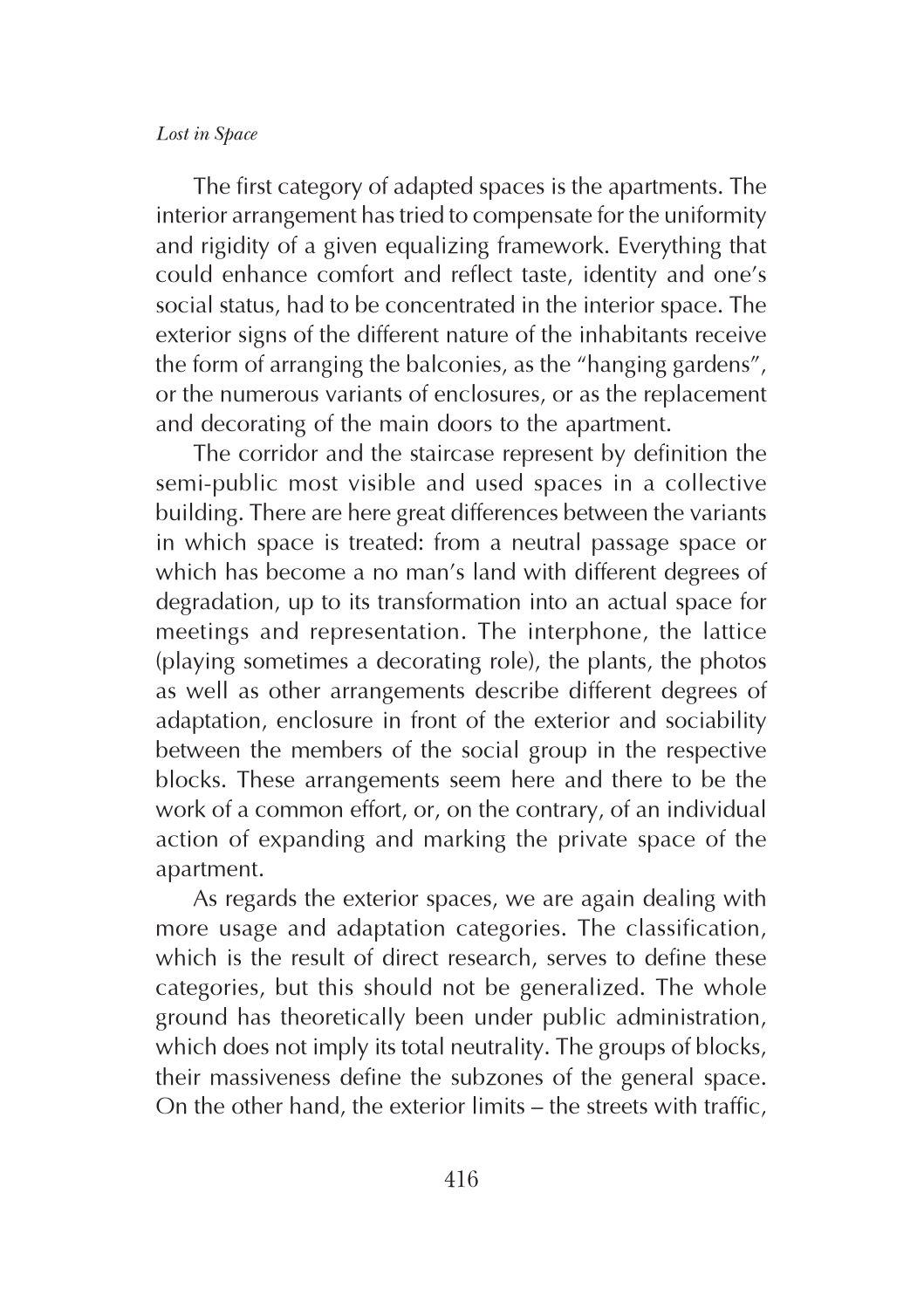

The utopian dream: Apartments, free-standing prisms, a general park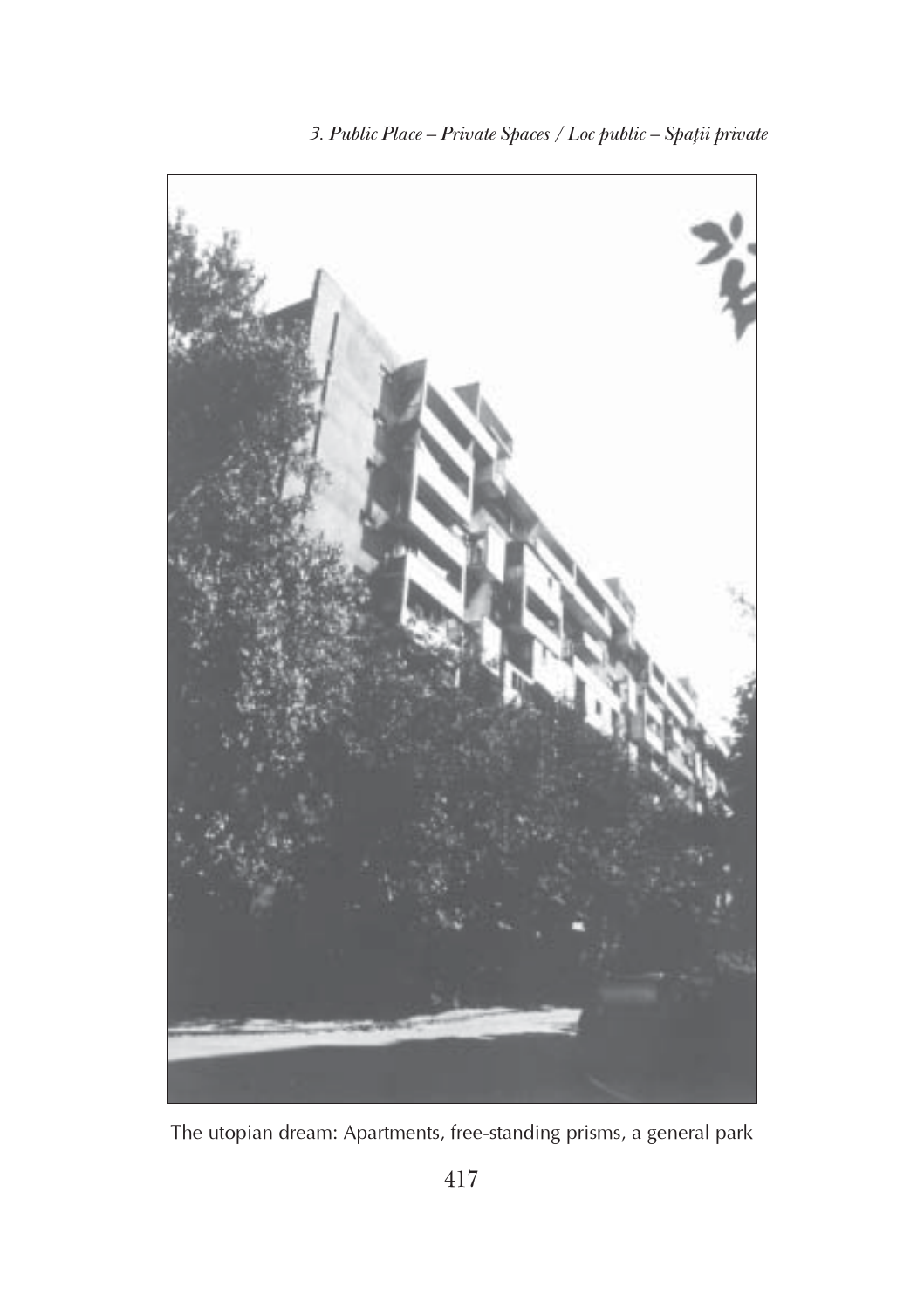the automobiles of greater or lesser importance, determine the difficulty of certain modes of adaptation or, on the contrary, the concentration of certain activities (e.g., trade). The interior traffic ways – lanes designed for public service or for promenade – serve in many cases to separate the different zones.

One first category is the spaces from the immediate vicinity of the blocks, delimited by the closest perimetric circulations. These are the grounds having the best chances towards adaptation by the inhabitants of the respective buildings, many of them being looked after and transformed, thus taking over the role of the traditional "front garden" or "rear garden". At times the interferences are limited to small planted and decorated spaces, individually looked after or in common, at other times the access ways are marked and amplified, by green pergolas, by adding benches, border stones, etc. The casual block entrance is thus transformed into a place as far as possible individualized and pleasant, a space of social contacts and of representation. Most of the times, these spaces are enclosed with plantations or lattice.

The rest of the space has been perceived as belonging to everybody, therefore to nobody. Which does not mean that it kept its initial unity. We can distinguish between three main types of transformation:

The first consists of the parts of the ground to which, by general agreement or by individual initiative, the function of productive spaces has been ascribed. We are dealing here either with farming lands, i.e., enclosed lots of land intended for growing vegetables, or with groups of garages, with their due access ways.

The second type of occupation, specific for the period of transition, is the provisional trade in kiosks or market stalls,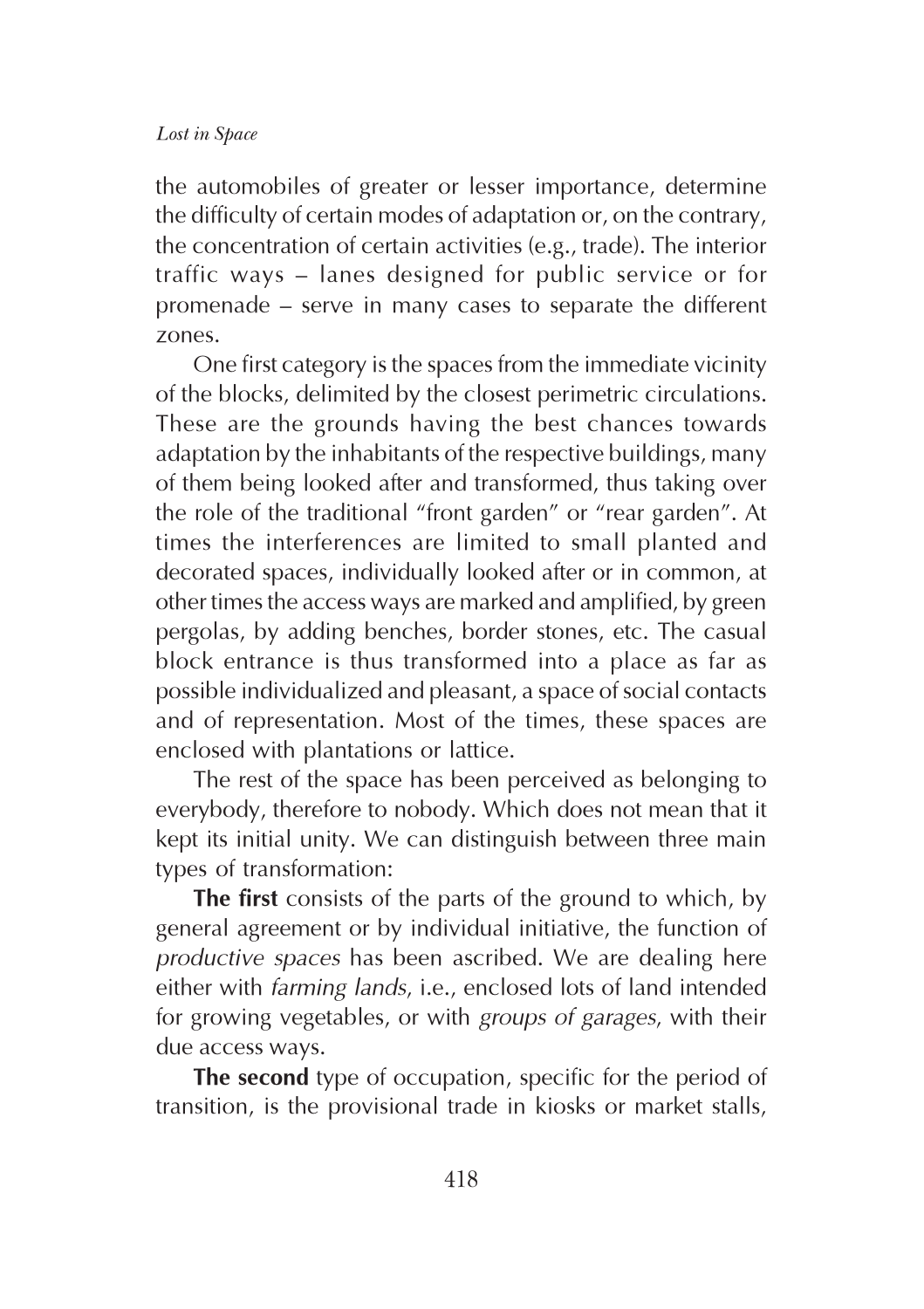

A superposition of individual "homes"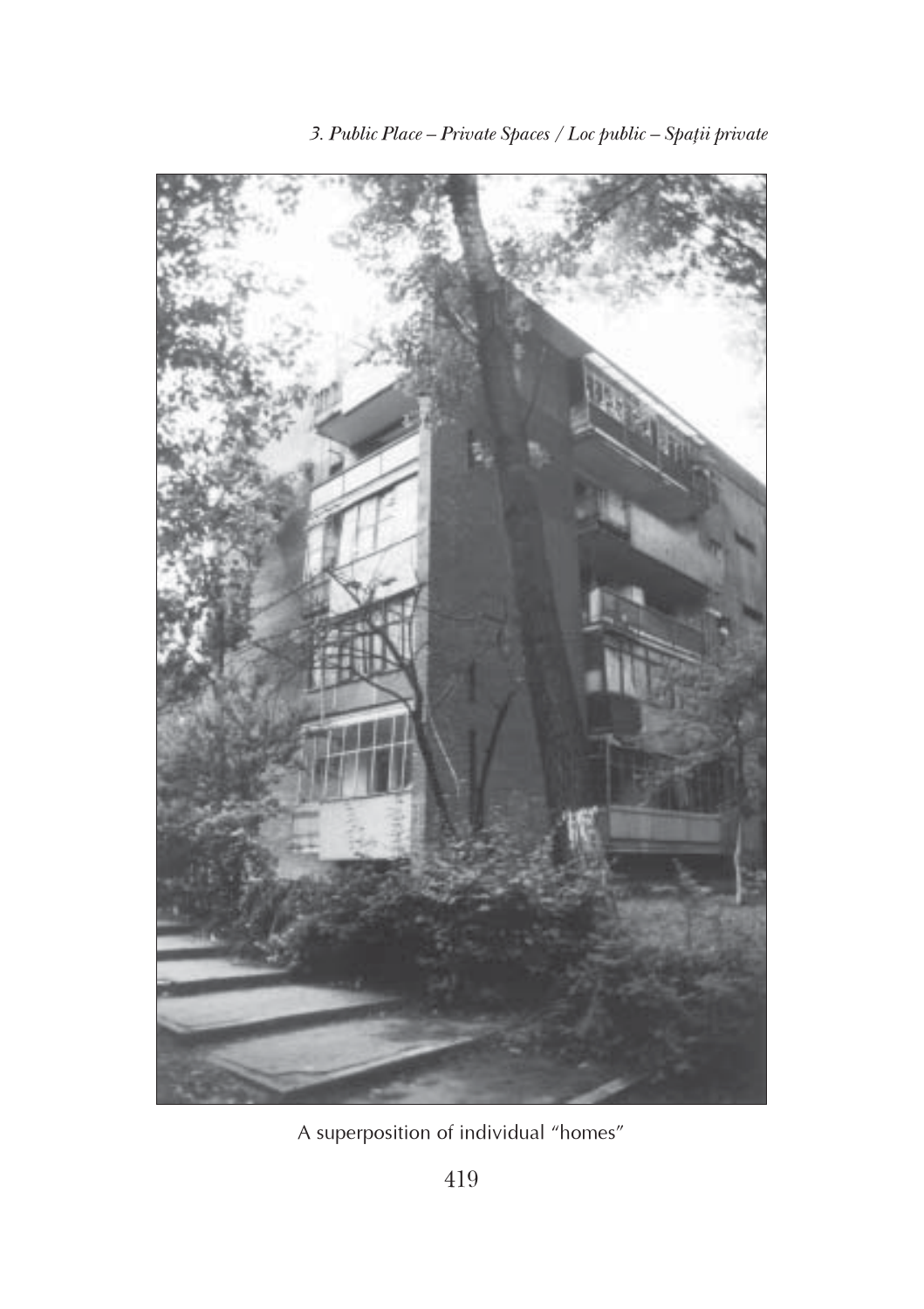the only function, which is probably surveyed by the authorities (without being based on any kind of planning). If the commercial function planned in the beginning was located in the so-called isolated complexes alongside the main boulevard, the boutiques obey only the profitableness rules. They are totally absent in the inside of the aggregate, being concentrated almost exclusively around the bus or tram station, and alongside the main enclosing streets. Thus, the traditional commercial street is spontaneously reinvented, trimmed with all types and categories of services, from beer and restaurants, inevitably with their terraces, up to retail trade, photo shops, hairdresser's saloons and grocer's shops.

Finally, we have the spaces with no specific activity attributed, and which can indeed be called nobody's spaces. In this category we have the spaces initially planned for children's play and which are in a process of decay, the richly planted areas looking increasingly more like fragments of forest, as well as those used for the wild and consistent depositing of garbage of any kind. Finally, we have the rest of the initial territory, with no significant interventions made – neutral space.

What kind of conclusions can be reached from these observations, in the absence of sociological and anthropological studies, or at least of some up-to-date statistics? And to what degree can these conclusions be extrapolated?

First and foremost, beyond the flaws of the urban model, which is otherwise discussed since long, and for which efforts are put since a few decades in order to find alternatives, the above-described tendencies suggest certain qualities of the space and of the buildings which allow a more favorable social reception: for instance, the basic unit from which a territory is being transformed is not the block, but the staircase grouping apartments. Then, semi-public interior spaces and the due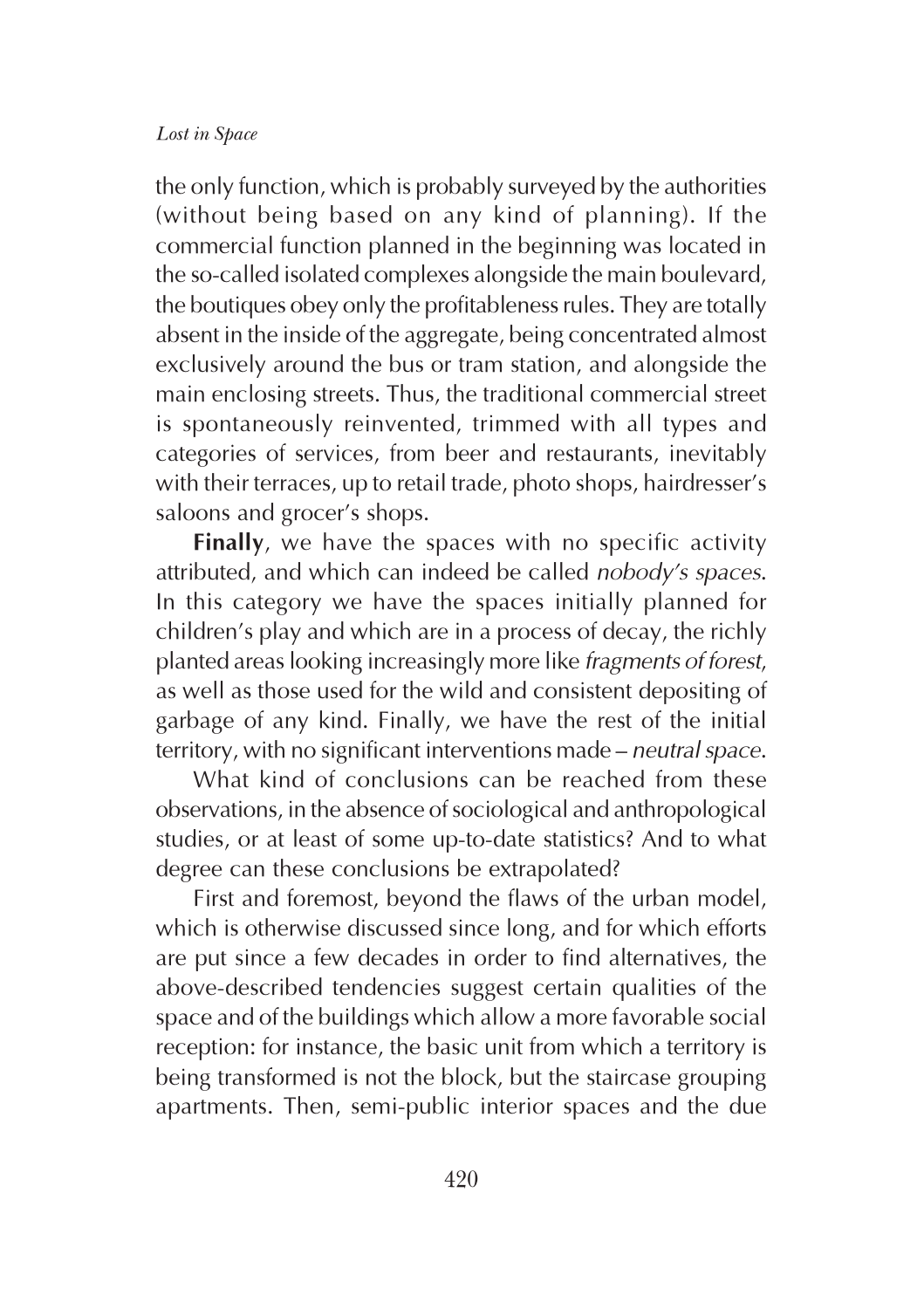grounds of the smaller buildings, with five levels, seem to be more looked after than those of the tall buildings. A smaller community probably determines a higher degree of identification and responsibility, while there probably exists, other factors lacking, a critical threshold in the coagulation of such a community. Strikingly, great differences appear between units that are initially quite identical in shape. They are probably due to different locations and neighborhoods and to the social composition and the presence of more or less dynamic factors (like the personality of the elected administrators).

At another reading level, there can be distinguished the signs of an irrepressible vitality of certain groups and individualities to oppose both a social homogenizing and depersonalizing project, and certain architectural spaces too little differentiated and individualized. The equalizing and frozen framework of the "ideal city" generates individualizing reactions, the inventing and reinventing of certain forms of sociability, of approaching the space, sometimes in manners which belong to some personal and social reflexes which some believed had disappeared. "The front garden", "the commercial street" – unitary by its continuous front sides, and integrating the differences and inherent evolutions, would be part of the spontaneous mechanisms of reinventing the urban, which nevertheless, as it seems, is opposed by the ruralizing tendencies (are the gardens with vegetables to be explained only by poverty and the lack of resources?), which appear in the same spatial context.

The problem of social space, however, remains, even beyond the juridical definition, the problem of the balance between the public interest and the private. In the totalitary state, the public space is that of the ultimate authority, which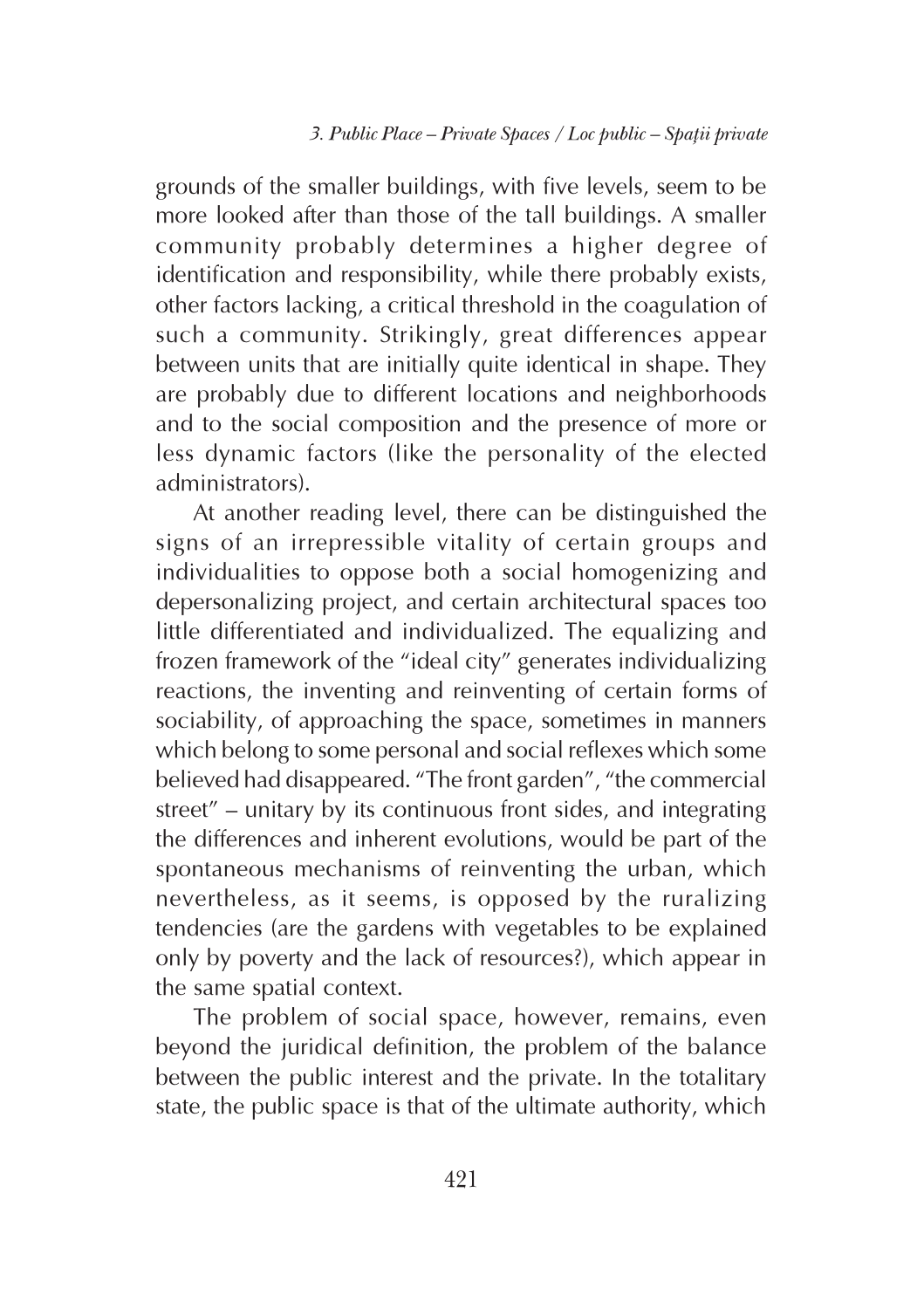

A front garden

tries to control and, eventually, to repress any kind of manifestation of private space, of individuality, and of any kind of free, contractual form of relationships. In this context, the withdrawal, the semi-clandestine taking hold of the space, can be understood as forms of the survival of personality, and of individuals actually. The explosion of such phenomena after the fall of absolute control and in the period when new systems are built must not surprise us. The civic space does not even exist in the absence of a strong private space. I do not think that we have to regret the integrity impossible to maintain of utopias born sometimes out of the best intentions.

But beyond asserting individuality, we can be worried by the delaying of the coagulation of a space of urban society. Regarding the aggregate under study, garbage deposits right at the limits of idyllic gardens and "smart" shops point towards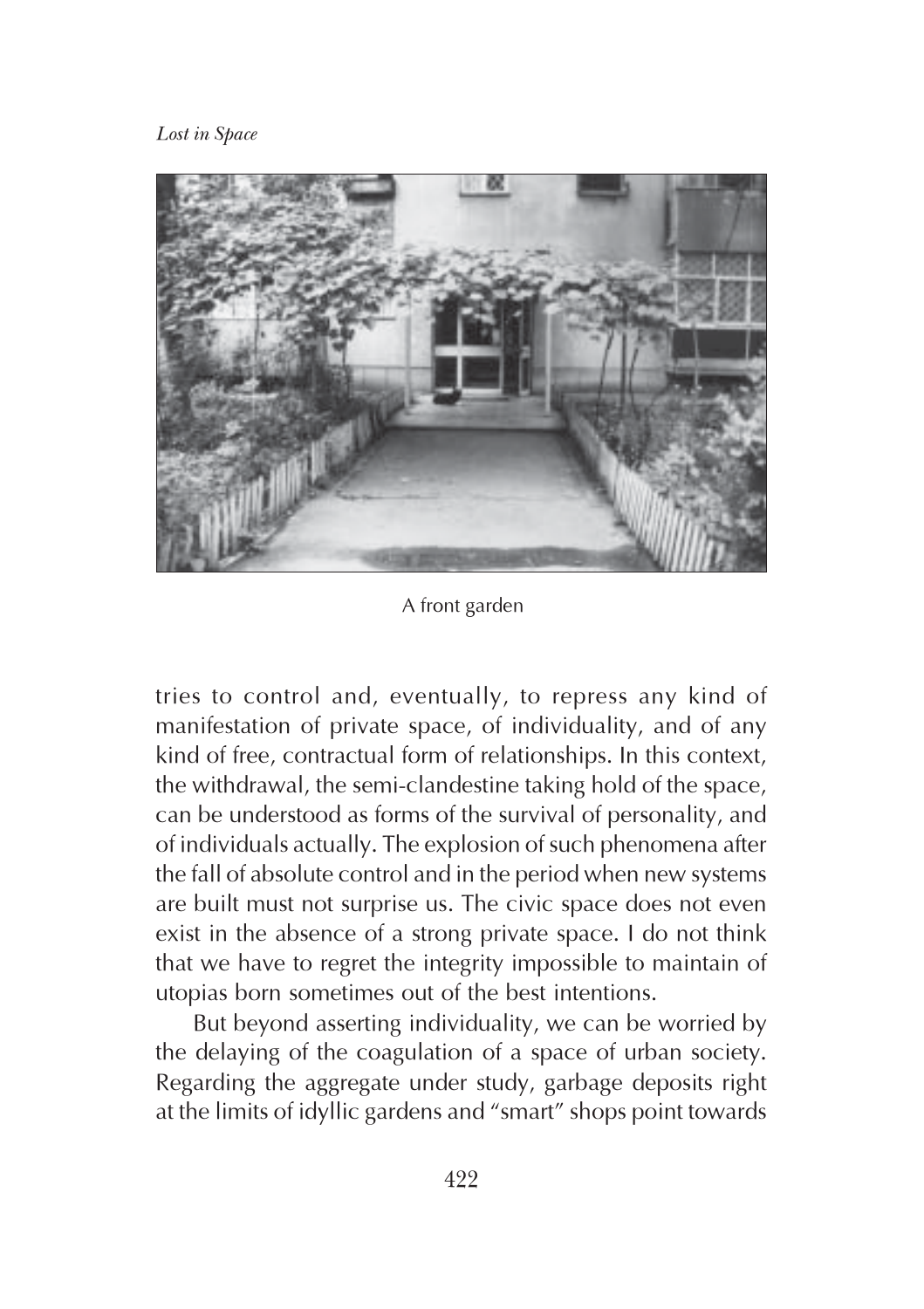

Shopping street, detail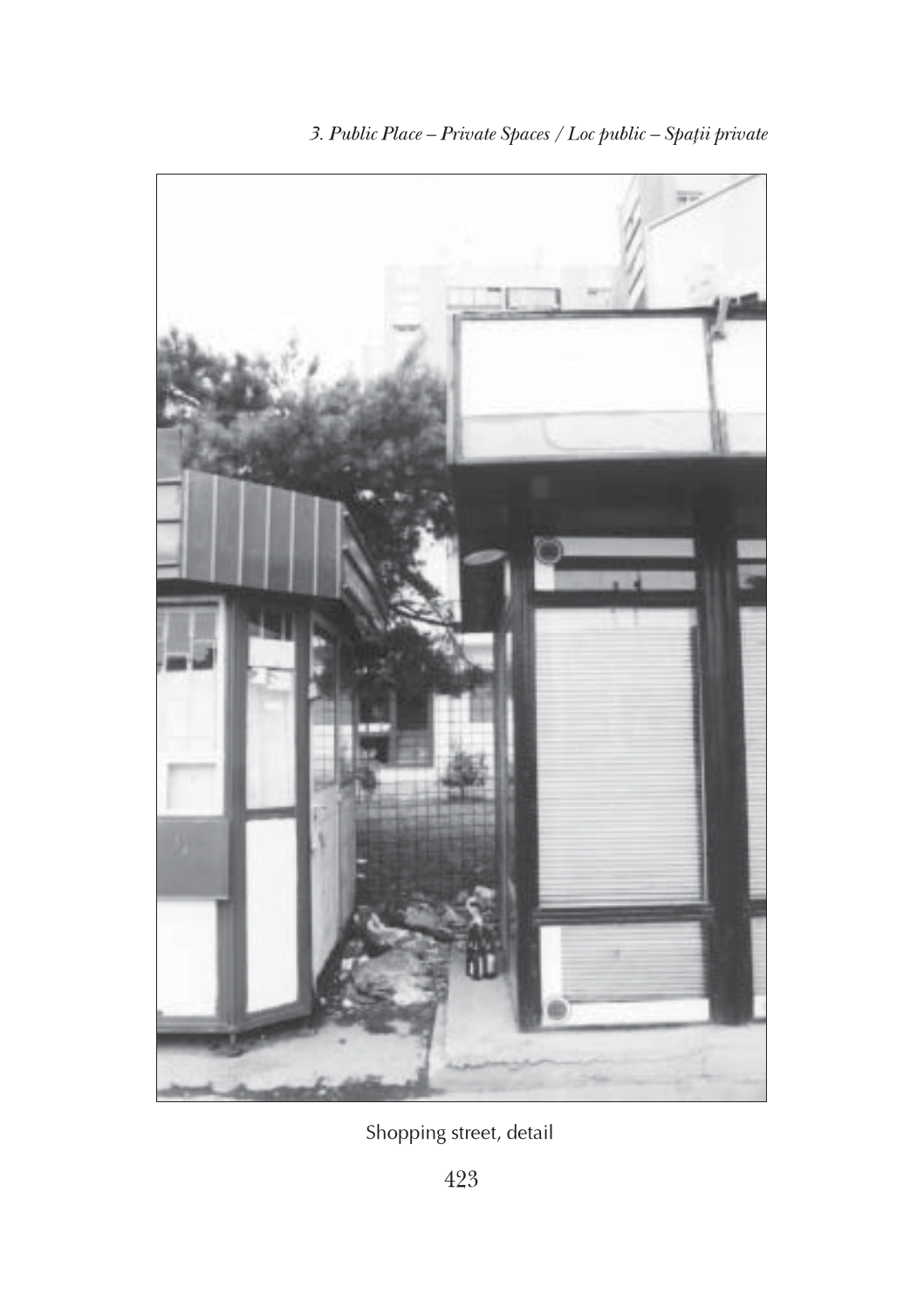an absolute segregation between private spacers and the rest of the urban environment. Thus, the individual territories or of the small groups form a patchwork of juxtaposed enclaves, placed in a no one's land. The image can be extended, with some adjustments, to the whole of the urban phenomenon. From the barracks, intended for people to live in, of the former regime, the blocks tend to be transformed into unorganized aggregates of individual habitation. The feelings of identity and of responsibility seem to stop at the limits of personal propriety (legal or implicit), having no relation with the town other than that of consumption. From enclosing the balconies up to throwing the garbage into the street (all being explicable actions), the general behavior indicates the same withdrawal, the same rejection of urban space and of the rules of a community.

Perhaps all these are only inevitable manifestations of a transition towards a normality of which rules have not yet been established and accepted. Or maybe we go indeed, on a personal track, towards a global logic of introverted and autonomous objects, in which urban space, as a support of identity, tends to be replaced by a multitude of other frameworks.

## REZUMAT

Lucrarea propune o abordare a problemei spatiului individual și a celui al colectivității, pornind de la mijloacele analizei arhitecturale. O astfel de discuție implică cercetarea articulării între teoriile arhitecturale și urbanistice și materializarea acestora, ideologiile și regimurile politice, mecanismele de identificare, apropriere si refuz a spatiului de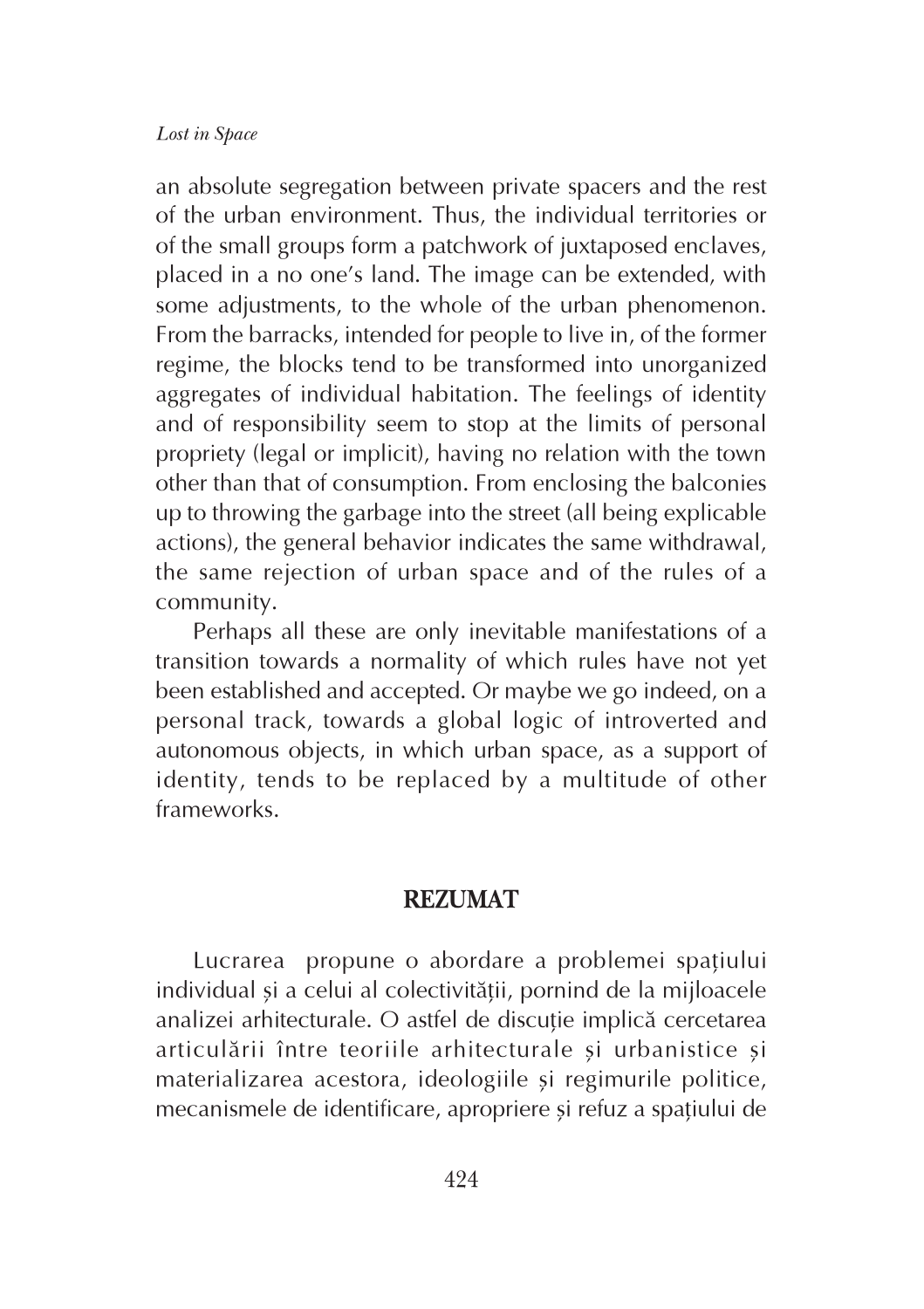cãtre locuitori. Baza de studiu o reprezintã cartierul de locuinte colective Drumul Taberei din Bucuresti, ansamblu considerat reprezentativ pentru perioada de relativã liberalizare și de acceptare parțială a modelului modernist de cãtre regimul socialist. De fapt, scopul principal al studiului îl constituie determinarea și interpretarea transformărilor spontane aduse unui spatiu aproape omogen și unor unități identice.

Determinând în prezent o respingere visceralã a locuirii colective în general, "blocul de locuințe" socialist nu reprezintă totuși decât unul dintre tipurile acestei categorii. Imobilul de apartamente ca element fundamental al metropolelor secolului al XIX-lea, de pildã, a presupus crearea si negocierea permanentă – legală sau implicită – a echilibrului de interese, a delimitărilor și tranzițiilor între spațiul public și cel privat, în sfârșit al articulării cu spațiul și cultura orașului existent. Diferitele modele din anii socialismului au în comun dominația absolută a spațiului public, un spațiu total, continuu si "al tuturor", organizat în mod stiințific. Aceste trăsături comune ale proiectului social și ale utopiei moderniste s-au materializat în marile cartiere ale anilor '60.

Dupã o sumarã trecere în revistã a principalelor caracteristici ale utopiilor sociale și ale modelelor spațiale corespunzătoare, precum și a specificității utopiei urbanistice moderniste, vor fi prezentate avatarurile românesti ale blocului. Perioada de liberalizare și deschidere a determinat în mod paradoxal, prin încercarea de resincronizare cu modernitatea, aplicarea cea mai apropiatã de principiile originale a modelului urbanistic progresist. Se va încerca o lecturã a formelor urbane și arhitecturale ale ansamblului studiat, prin intermediul grilei de criterii care definesc modelul inițial (societatea – model și spațiul – model, încercarea de soluționare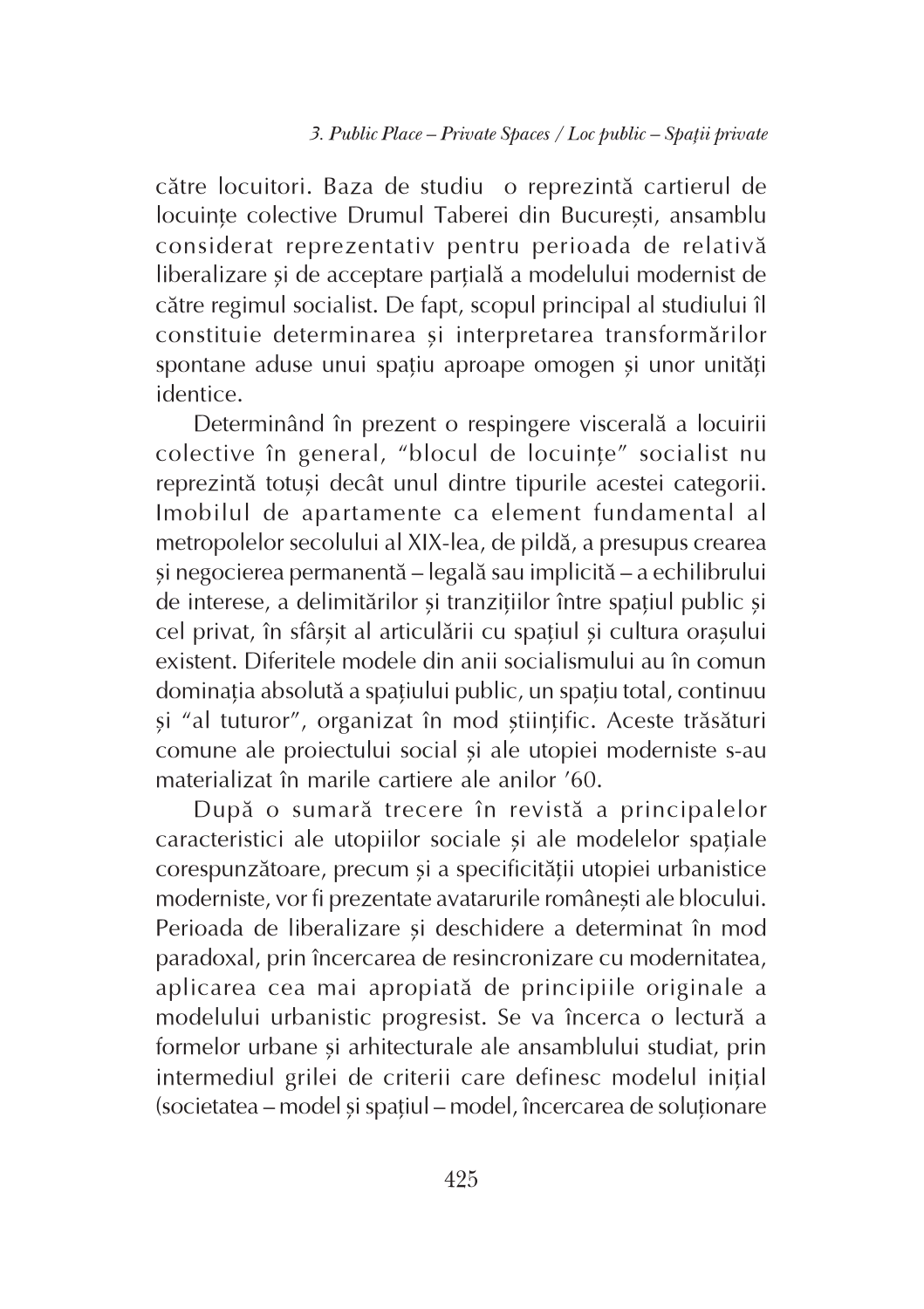perfectă a unor elemente considerate esențiale și ignorarea celorlalte, ierarhia și segregarea strictă a funcțiunilor, colectivismul și egalitarismul, spațiul urban continuu sub forma unui parc în care plutesc construcții izolate etc.). Fiind vorba despre un ansamblu real, un artefact, forma sa nu reprezintã doar o proiecție a unui regim politic sau a unor concepte teoretice, ci mai degrabã un compromis între acestea, constrângerile sociale și economice și individualitatea și creativitatea proiectanților. Pe de altă parte, populația nu a "respectat" categoriile sociale stricte prevãzute prin proiect, mixitatea obligată favorizând reacțiile de diferențiere și personalizare.

Dincolo de individualizarea apartamentelor, marcarea sau, dimpotrivã, pãstrarea caracterului neutru sau degradarea spațiilor semi-publice (holuri, case ale scărilor), cartarea transformårilor aduse spatiilor exterioare descrie poate cel mai bine modurile de receptare și folosire ale spațiului. Din fostul ansamblu spatial neutru au fost decupate zone cu diferite grade de apropriere și identificare: grădini în jurul blocurilor, marcarea acceselor, spații productive (grupări de garaje și terenuri agricole), comertul provizoriu, și, în sfârșit, spațiile nimănui, neafectate vreunei anumite activități – fragmente din pădurea inițială, terenuri în părăsire, locuri de joacă mai mult sau mai puțin decăzute, zone reziduale transformate în depozite de gunoaie.

În lipsa unor studii sociologice și antropologice, se pot totuși trage câteva concluzii asupra unor tendințe de individualizare, inventare și reinventare a urbanului – "grădina din fața casei", și "strada comercială", combinate cu reflexe de ruralizare, ambele în opoziție cu cadrul inițial egalizator al "cetății ideale". Toată această irepresibilă vitalitate a manifestărilor grupurilor și indivizilor nu pare însă să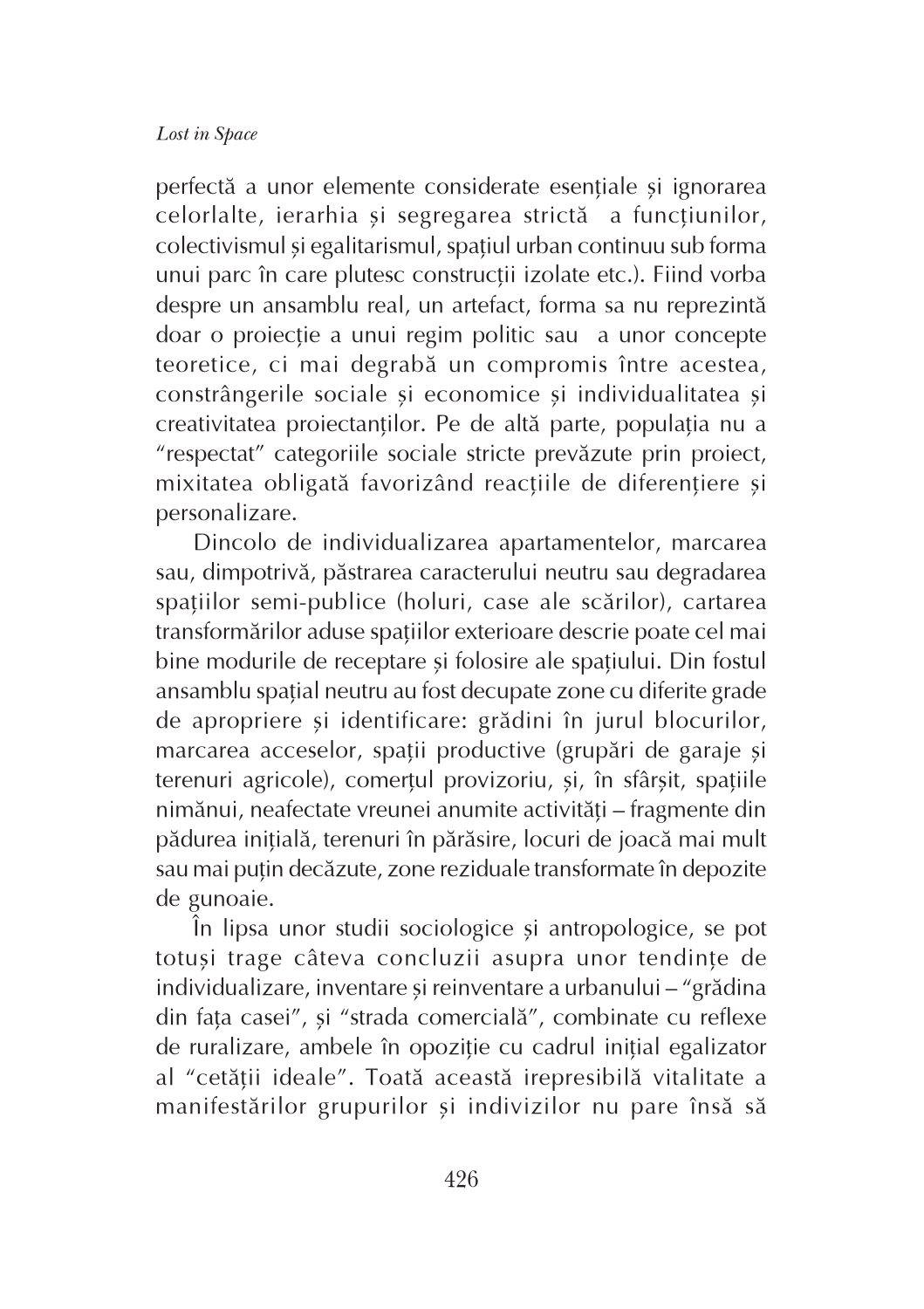depășească definirea unor teritorii private, a unor enclave disparate, juxtapuse într-un spațiu al nimănui. Identificarea și responsabilitatea par a se opri la limitele spațiului propriu, replierea și refuzul urbanității părând a caracteriza "orașul de tranziție", în ansamblul său. Rămâne în final întrebarea dacă avem de a face cu manifestări inevitabile ale tranziției, sau în ce măsură spațiul urban public (dincolo de definiția strict legală), tinde să fie redus la o colecție de cadre introvertite și autonome ale identității și sociabilității.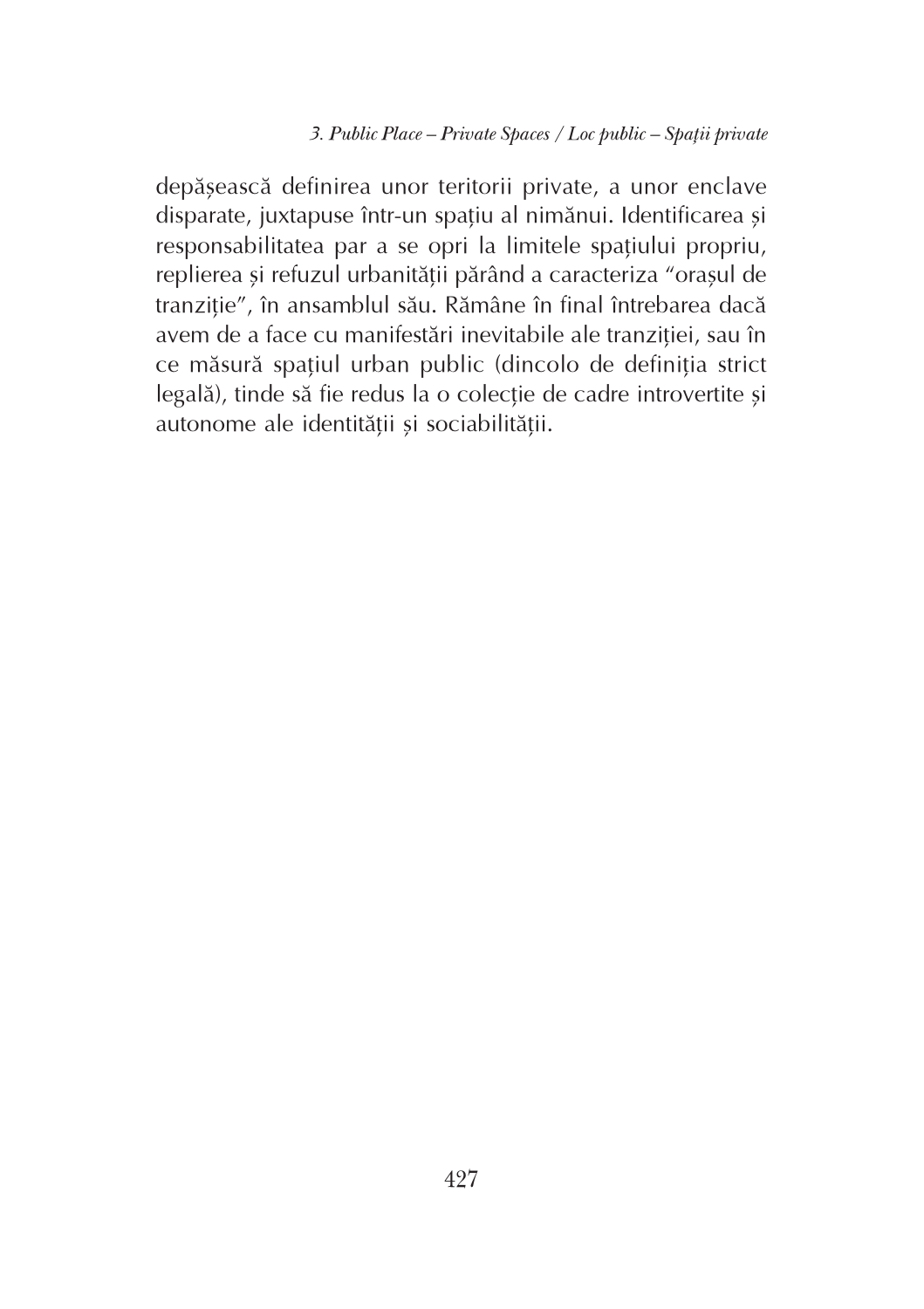## **Bibliography**

\*\*\* Bucharest in the 1920-1940s. Between Avant - Garde and Modernism, Catalogue of the exhibition, Bucharest, Simetria, 1994

- Åman, Architecture and Ideology in Eastern Europe during the Stalin Era. An Aspect of Cold War History, The Architectural History Foundation, INC, New York, The MIT Press, Cambridge, Massachusetts, 1992
- Ansay, P., schoonbrodt, R., Penser la ville. Choix de textes philosophiques, AAM Editions, Bruxelles, 1989
- Arbore, G., Cetatea ideală în viziunea Renasterii, Editura Meridiane, Bucuresti, 1978
- Besset, M., Le Corbusier, Skira, Genève, 1987
- Choay, F., La règle et le modèle. Sur la théorie de l'architecture et de l'urbanisme. Une Anthologie, Editions du Seuil, Paris, 1980
- Curtis, W. J. R., Modern Architecture since 1900, Phaidon, Oxford, 1982
- Derer, P., Locuirea urbană, Editura Tehnică, București, 1985
- Ghenciulescu, S., "Bulevardul Victoria Capitalismului", in Vineri, Fundatia Culturală Română, Bucuresti, Nr. 28, 2000
- Gherghel, R. M., "Structura și organizarea zonelor rezidentiale", in Arhitectura  $1 / 71$ , Bucuresti
- Ioan, A., "Modern Architectural Discourse after the Death of Stalin", New Europe College Yearbook 1995 – 1996, Humanitas, București, 1999
- Ioan, A., "No Tresspassing! (locuirea ca arhipeleag)", in Insula. Despre izolare și limite în spațiul imaginar, New Europe College, 1999